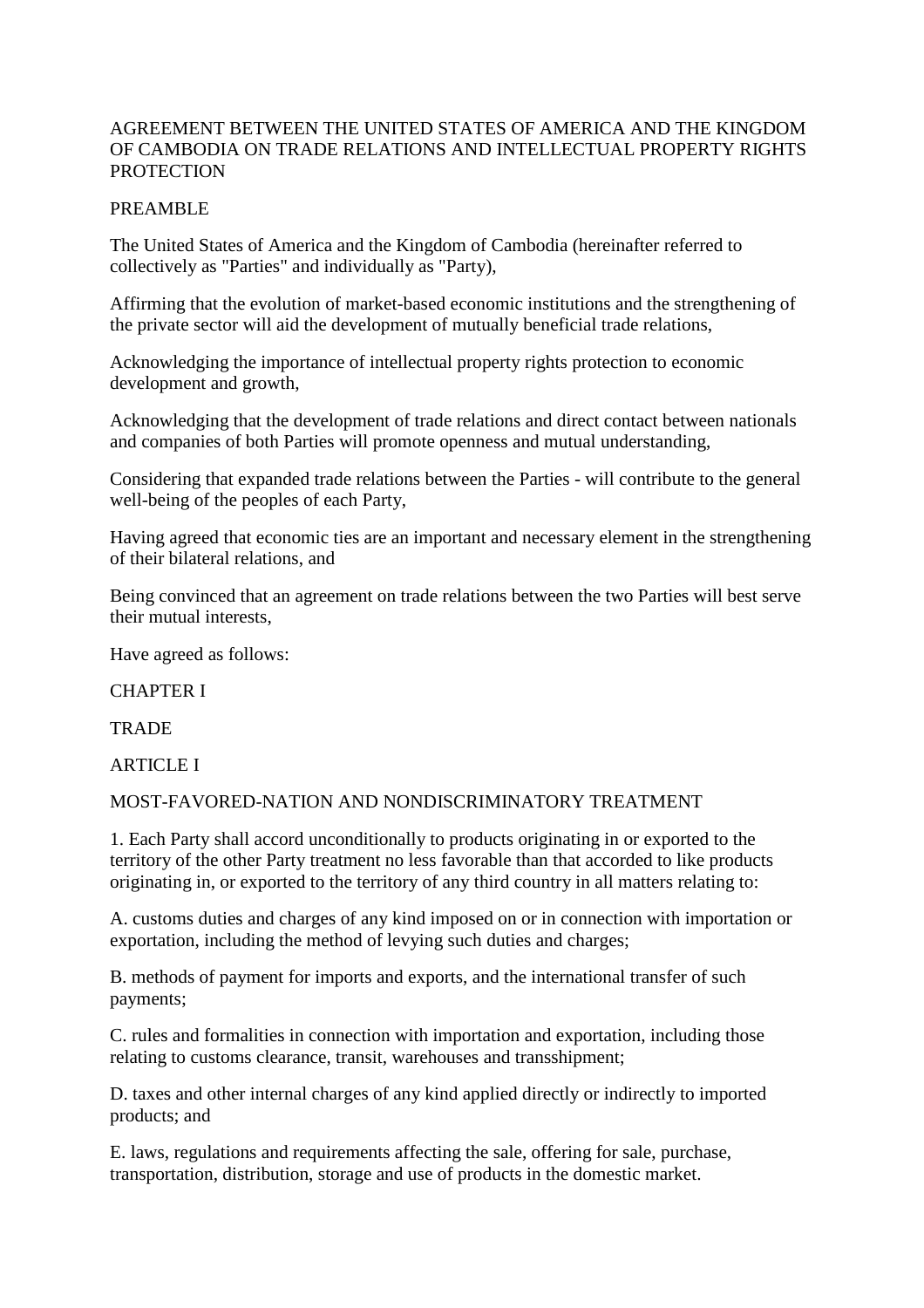2. Each Party shall accord to products originating in or exported to the territory of the other Party nondiscriminatory treatment with respect to the application of quantitative restrictions and the granting of licenses.

3. Each Party shall accord to imports of products and services originating in the territory of the other Party nondiscriminatory treatment with respect to the allocation of and access to the currency needed to pay for such imports.

4. The provisions of section 1 and 2 of this Article shall not preclude action by either Party which is required or specifically permitted by any agreement administered by the World Trade Organization ("WTO"), or by any joint action or decision of the Members of the WTO, during such time as such Party is a Member of the WTO. Similarly, the provisions of sections 1 and 2 shall not, apply to special advantages accorded by virtue of an agreement administered by the WTO.

5. The provisions of sections 1 and 2 of this Article 3 shall not apply to:

A. advantages accorded by either Party by virtue of such Party's full membership in a customs union or free trade area, and

B. advantages accorded to third countries for the facilitation of frontier traffic.

6. The provisions of section 2 of this Article shall not apply to trade in textiles and textile products.

ARTICLE II

NATIONAL TREATMENT

For the purposes of Chapter I of this Agreement:

1. Each Party shall administer tariff and nontariff measures affecting trade in a manner which affords, with respect to both third country and domestic competitors, meaningful competitive opportunities for products and services of the other Party.

2. Accordingly, neither Party shall impose, directly or indirectly, on the products of the other Party imported into its territory, internal taxes or charges of any kind in excess of those applied, directly or indirectly, to like domestic products.

3. Each Party shall accord to products originating in the territory of the other Party treatment no less favorable than that accorded to, like domestic products in respect of all laws, regulations and requirements affecting their internal sale, offering for sale, purchase, transportation, distribution, storage or use.

4. In addition to the obligations of sections 2 and 3 of this Article, the charges and measures described in sections 2 and 3 of this Article shall not otherwise be applied to imported or domestic products so as to afford protection to domestic production.

5. The Parties shall ensure that technical regulations and standards are not prepared, adopted or applied with a view to creating obstacles to international trade or to protect domestic production. Furthermore, each Party shall accord products imported from the territory of the other Party treatment no less favorable than the better of the treatment accorded to like domestic products or like products originating in any third country in relation to such technical regulations or standards, including conformity testing and certification.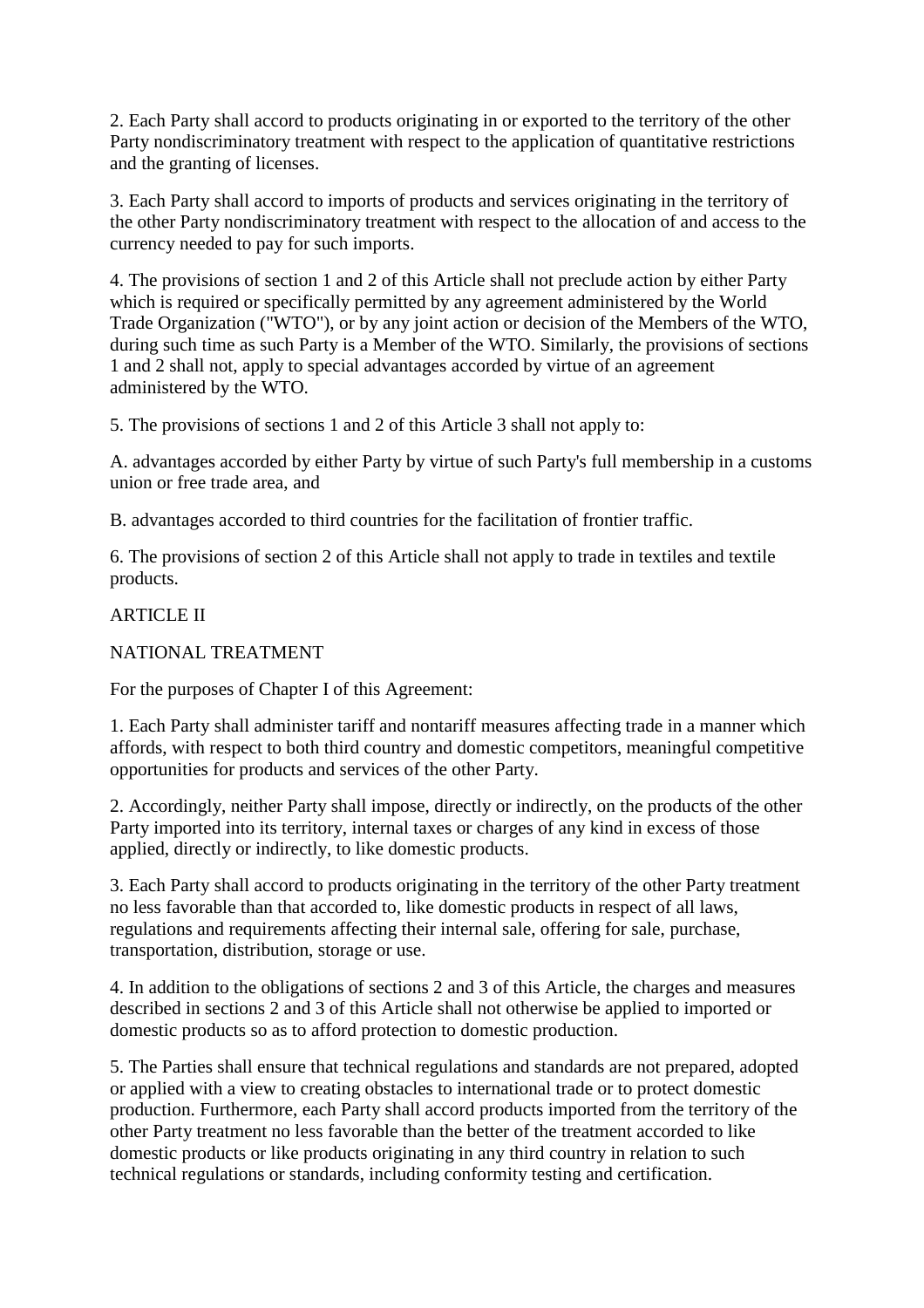6. If a Party has not acceded to the International Convention on the Harmonized Commodity Description and Coding System, it will undertake every reasonable effort to do so as soon as possible, but in any event no later than by December 31, 1997.

### **ARTICLE III**

# GENERAL OBLIGATIONS WITH RESPECT TO TRADE

1. The Parties shall seek to achieve a satisfactory balance of market access opportunities through the satisfactory reciprocation of reductions in tariffs and nontariff-barriers to trade resulting from multilateral negotiations.

2. Neither Party shall require its nationals or companies to engage in barter or countertrade transactions with nationals or companies of the other Party. Nevertheless, where nationals or companies decide to resort to barter or countertrade operations, the Parties may furnish them information to facilitate the transaction.

#### **ARTICLE IV**

#### EXPANSION AND PROMOTION OF TRADE

1. The Parties affirm their desire to expand trade in products and services consistent with the terms of this Agreement. They shall take appropriate measures to encourage and facilitate trade in goods and services and to secure favorable conditions for long-term development of trade relations between their respective nationals and companies.

2. The Parties shall take appropriate measures to encourage the expansion of commercial contacts with a view to increasing trade. Toward this end, the Parties shall publicize this Agreement and ensure that it is made available to all interested parties.

3. Each Party shall encourage and facilitate the holding of trade promotional events such as fairs, exhibitions, missions and seminars in its territory and in the territory of the other Party. Similarly, each Party shall encourage and facilitate the participation of its respective nationals and companies in such events. Subject to the laws in force within their respective territories, the Parties agree to allow the import and re-export on a duty free basis of all articles for use in such events, provided that such articles are not sold or otherwise transferred.

#### ARTICLE V

#### GOVERNMENT COMMERCIAL OFFICES

1. Subject to its laws and regulations governing foreign missions, each Party shall allow government commercial offices to hire directly host-country nationals and, subject to immigration laws and procedures, third-country nationals.

2. Each Party shall ensure unhindered access of host country nationals to government commercial offices of the other Party.

3. Each Party shall encourage the participation of its nationals and companies in the activities of the other Party's government commercial offices, especially with respect to events held on the premises of such commercial offices.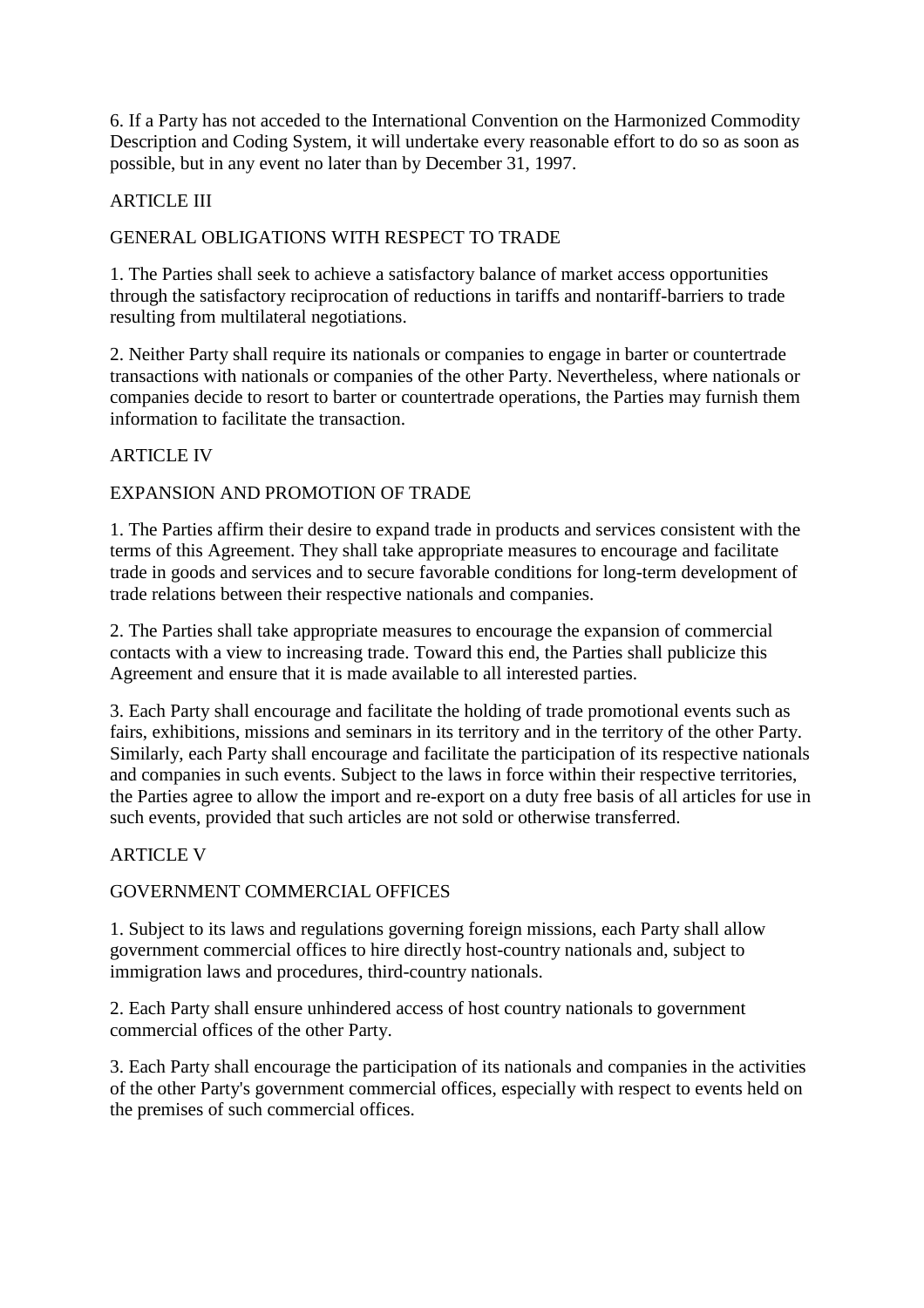4. Each Party shall encourage and facilitate access by government commercial of f ice personnel of the other Party to-host-country officials at both the national and subnational level, and to representatives of nationals and companies of the host Party.

### **ARTICLE VI**

#### FINANCIAL PROVISIONS RELATING TO TRADE IN PRODUCTS AND SERVICES

1. Unless otherwise agreed between the parties to such transactions, all commercial transactions shall be made in United states dollars or any other currency that may be designated from time to time by the international Monetary Fund as being a freely usable currency.

2. Neither Party shall restrict the transfer from its territory of convertible currencies or deposits, or instruments representative thereof, obtained in connection with trade in products and services by nationals and companies of the other Party.

3. Without derogation from section 2 of this Article, in connection with trade in products and services, each Party shall grant to nationals and companies of the other Party the better of most-favored-nation or national treatment with respect to:

A. opening and maintaining accounts, in both local and foreign currency, and having access to funds deposited in financial institutions located in the territory of the Party;

B. payments, remittances and transfers of convertible currencies, or financial instruments representative thereof, between the territories of the two Parties, as well as between the territory of that Party and that of, any third country; and

C. rates of exchange and related-matters, including access to freely usable currencies.

#### ARTICLE VII

#### **TRANSPARENCY**

1. Each Party shall make available publicly on a timely basis all laws and regulations related to commercial activity, including trade, investment, intellectual property, taxation, banking, insurance and other financial services, transport and labor.

2. Each Party shall provide nationals and companies of the other Party with access to available non-confidential, non-proprietary data on the national economy and individual sectors, including information on foreign trade.

3. Each Party shall allow, to the extent possible, the other Party and its nationals the opportunity to comment on the formulation of rules and regulations which affect the conduct of business activities covered by this Agreement.

#### ARTICLE VIII

#### AREAS FOR FURTHER ECONOMIC AND TECHNICAL COOPERATION

1. The Parties shall take appropriate steps to foster economic and technical cooperation on as broad a base possible in all fields deemed to be in their mutual interest.

2. The Parties, taking account the growing economic significance of service industries, shall consult on matters affecting the conduct of service business between the two countries and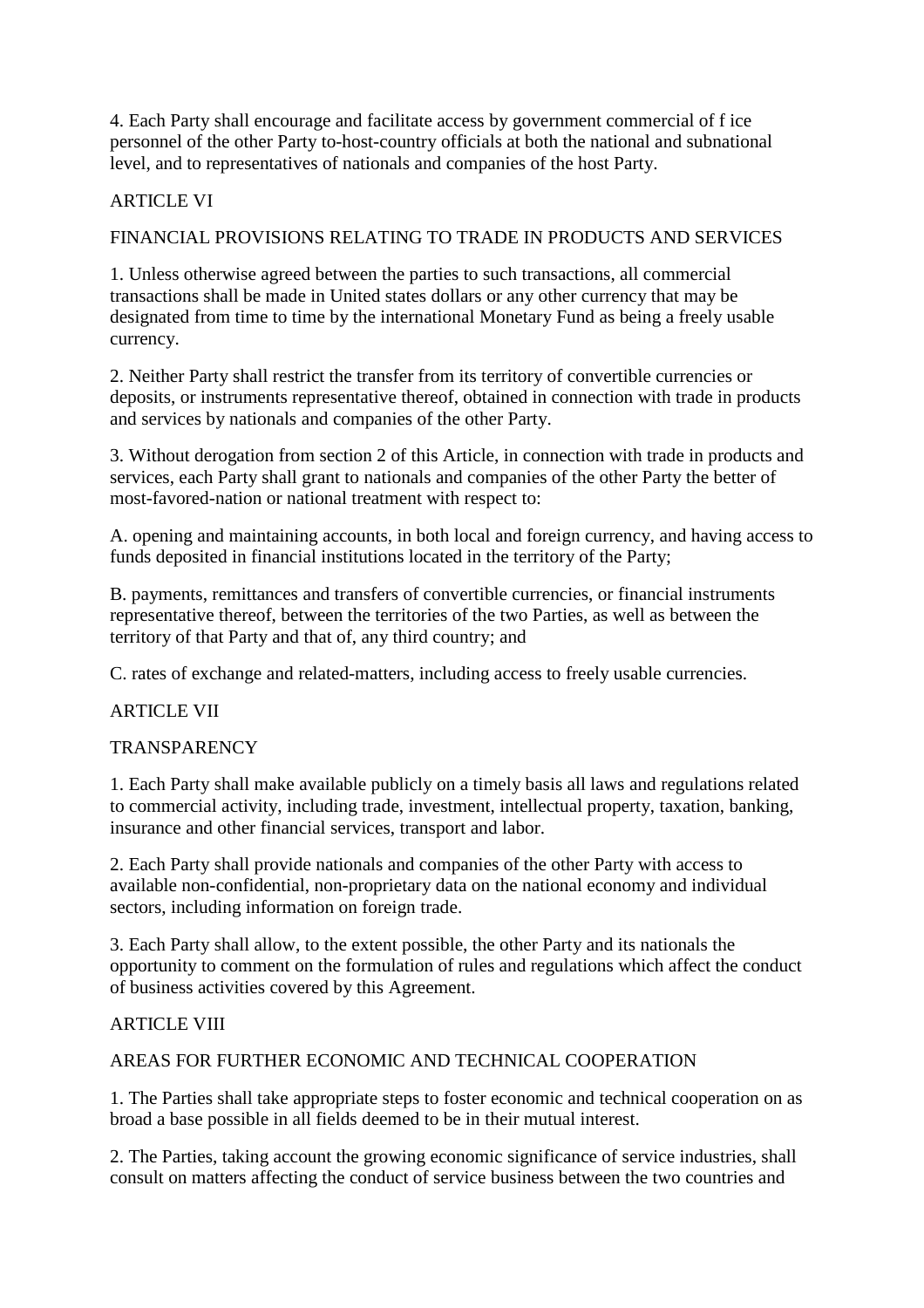particular matters of mutual interest relating to individual service sectors with the objective, among others, of attaining maximum possible market access and liberalization.

# ARTICLE IX

# EMERGENCY ACTION ON IMPORTS

1. If, as a result of unforeseen developments and of the effect of the obligations incurred by a Party under any agreement administered by the WTO or this Agreement, including tariff concessions, any product is being imported into the territory of that Party in such increased quantities and under such conditions as to cause or threaten serious injury to domestic producers in that territory of like or directly competitive products, the Party shall be free, in respect of such product, and to the extent and for such time as may be necessary to prevent or remedy such injury, to suspend the obligation in whole or in part or to withdraw or modify the concession.

2. Before a Party shall take action pursuant to the provisions of section 1 of this Article, if the other Party has a substantial interest as exporter of the product concerned, then the importing Party shall afford the other Party an opportunity to consult with it in respect of the proposed action. In critical circumstances where delay would cause damage which it would be difficult to repair, action under section 1 of this Article may be taken provisionally without prior notice or consultation, on the condition that consultations shall be effected immediately after taking such action.

3. Unless a different solution is mutually agreed upon during the consultations, the importing Party shall be free to take or continue action under section 1 of this Article. In that event, the other Party shall be free to deviate from its obligations under this Agreement with respect to substantially equivalent trade.

4. The Parties acknowledge that the elaboration of the emergency action provisions in this Article is without prejudice to the right of either Party to apply it laws and regulations applicable to trade in textiles and textile products and its laws and regulations applicable to unfair trade, including antidumping and countervailing duty laws.

### ARTICLE X

COMMERCIAL DISPUTES

For the purposes of Chapter I of this Agreement:

1. Nationals and companies of either Party shall be accorded national treatment with respect to access to all courts and administrative bodies in the territory of the other Party, as plaintiffs, defendants or otherwise. They shall not be entitled to claim or enjoy immunity from suit or execution of judgment, proceedings for the recognition and enforcement of arbitral awards, or other liability in the territory of the other Party with respect to commercial transactions; they also shall not claim or enjoy immunities from taxation with respect to commercial transactions, except as may be provided in other bilateral agreements.

2. The Parties encourage the adoption of arbitration for the settlement of disputes arising out of commercial transactions concluded between nationals or companies of the United States of America and nationals or companies of the Kingdom of Cambodia. Such arbitration may be provided for by agreements in contracts between such nationals and companies, or in separate written agreements between them.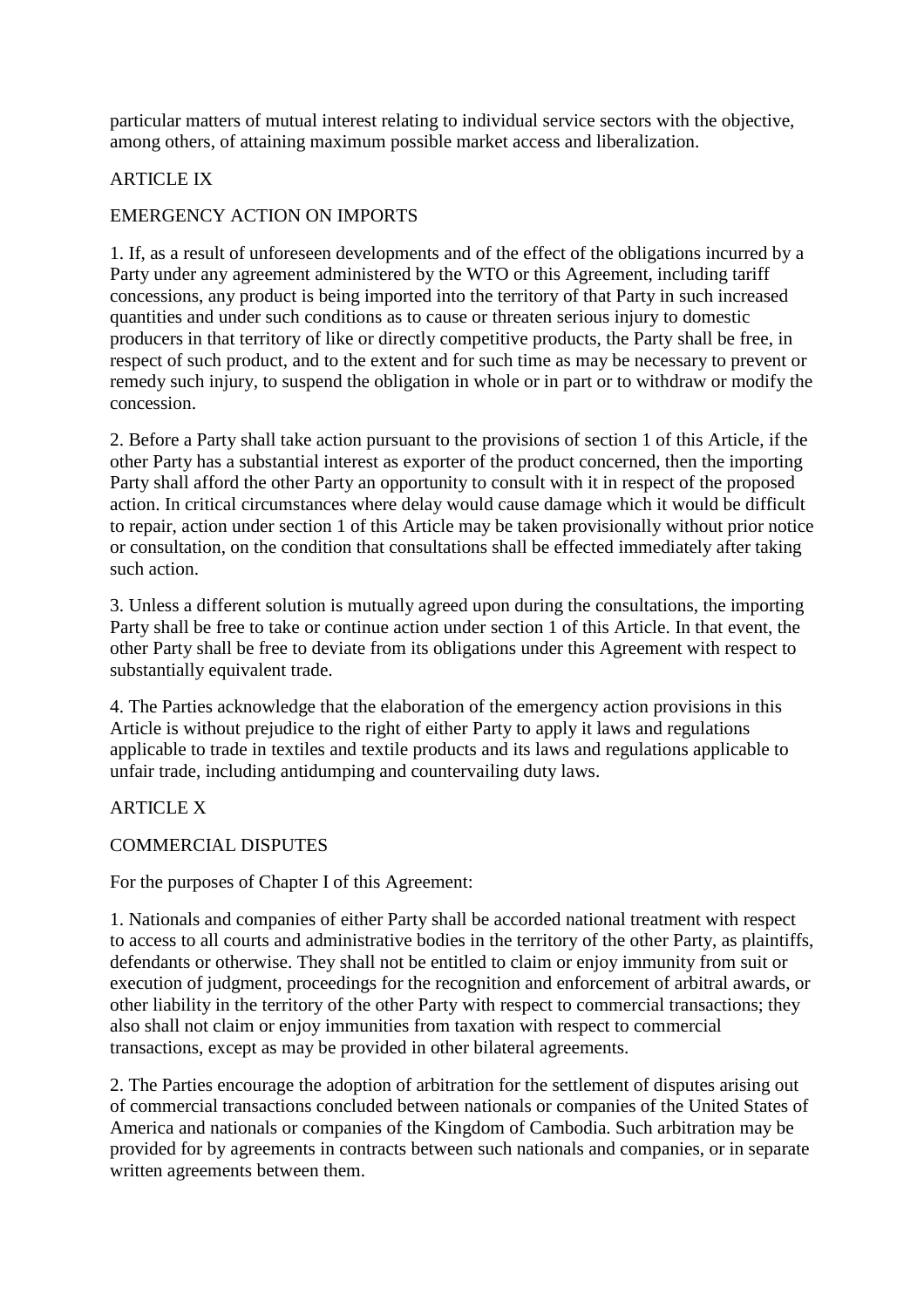3. The parties may provide for arbitration under any internationally recognized arbitration rules, including the UNCITRAL Rules of December 15, 1976 and any modifications thereto, in which case the parties should designate an Appointing Authority under said rules in a country other than the United States of America or the Kingdom of Cambodia.

4. Unless otherwise agreed between the parties, the parties should specify as the place of arbitration a country other than the United States of America or the Kingdom of Cambodia, that is a party to the Convention on the Recognition and Enforcement of Foreign Arbitral Awards, done at New York, June 10, 1958.

5. Nothing in this Article shall be construed to prevent, and the Parties shall not prohibit, the parties from agreeing upon any other form of arbitration or on the law to be applied in such arbitration, or other forms of dispute settlement which they mutually prefer and agree best suits their particular needs.

6. Each Party shall ensure that an effective means exists within its territory for the recognition and enforcement of arbitral awards.

#### CHAPTER II

INTELLECTUAL PROPERTY RIGHTS

#### ARTICLE XI

NATURE AND SCOPE OF INTELLECTUAL PROPERTY RIGHTS OBLIGATIONS

1. To provide adequate and effective protection and enforcement of intellectual property rights, each Party shall, at a minimum, observe the commitments set forth in this Agreement and adhere to, or rejoin or reestablish its membership in, the Conventions listed below:

A. the Geneva Convention for the Protection of Producers of Phonograms Against Unauthorized Duplications of their Phonograms, 1971 (Geneva Convention);

B. the Berne Convention for the Protection of Literary and Artistic Works (Paris, 1971) (Berne Convention);

C. the Paris Convention for the Protection of Industrial Property, 1967 (Paris Convention); and

D. the International Convention for the Protection of New Varieties of Plants, 1978 (UPOV Convention), or the International Convention for the Protection of New Varieties of Plants, 1991 (UPOV Convention).

If the Party has not acceded to, or rejoined or reestablished its membership in, the specified text of these conventions on or before the date of entry into force of this Agreement, it shall make every reasonable effort to do so as soon as possible, but no later than December 31, 1998.

2. Nothing in this Agreement shall derogate from law and regulation, administrative practices or procedures, or administrative or adjudicatory decisions of either Party that provide more extensive protection of intellectual property rights than is accorded by this Agreement.

ARTICLE XII

NATIONAL TREATMENT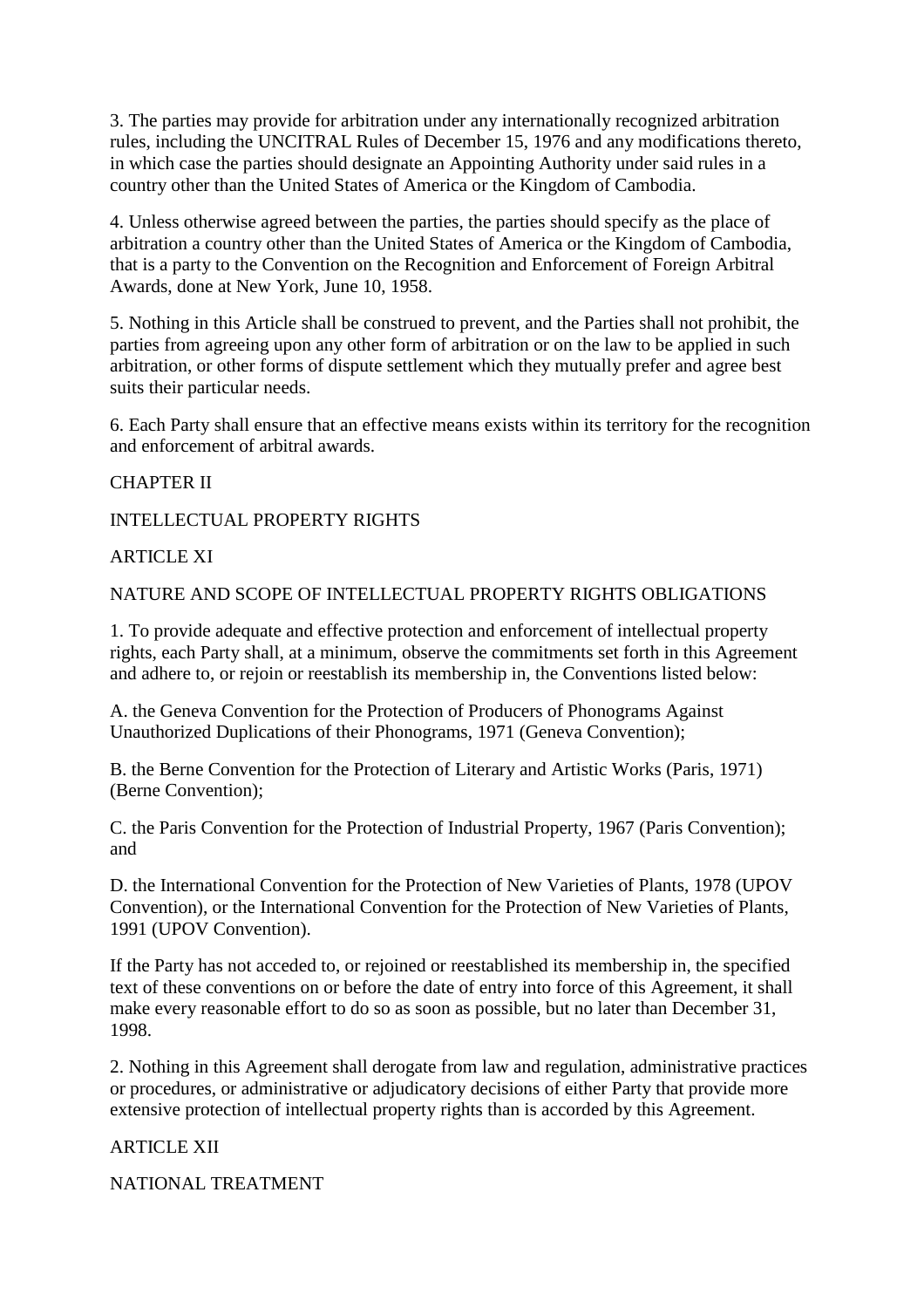For the purposes of Chapter II of this Agreement:

1. Each Party shall accord to nationals of the other Party treatment no less favorable than it provides to its own nationals with respect to the acquisition, protection, enjoyment and enforcement of intellectual property rights and any benefits derived therefrom.

2. No Party may, as a condition of according national treatment under this Article, require right holders to comply with any formalities or conditions (including fixation, publication or exploitation in the territory of a Party) in order to acquire, enjoy, enforce and exercise rights or benefits in respect of copyright and related rights.

3. A Party may derogate from section 2 in relation to its judicial and administrative procedures for the protection or enforcement of intellectual property rights, including any procedure requiring a national of the other Party to designate for service of process an address in the Party's territory or to appoint an agent in the Party's territory, if the derogation is consistent with. the relevant Convention listed in Article XI above, provided that such derogation:

A. is necessary to secure compliance with measures that are not inconsistent with this Agreement; and

B. is not applied in a manner that would constitute a restriction on trade.

4. No Party shall have any obligation under this Article with respect to procedures provided in multilateral agreements concluded under the auspices of the World Intellectual Property Organization relating to the acquisition or maintenance of intellectual property rights.

### **ARTICLE XIII**

### **COPYRIGHT**

1. Each Party shall protect all works which embody original expression within the meaning of the Berne Convention (1971). In particular:

A. all types of computer programs are literary works within the meaning of the Berne Convention and shall be protected as such; and,

B. compilations of data or other material, whether in machine readable or other form, which by reason of the selection or arrangement of their contents constitute intellectual creations, shall be protected as such.

The protection a Party provides under paragraph B a shall not extend to the data or material itself, or prejudice any copyright subsisting in that data or material.

2. Each Party shall provide to authors and their successors in interest those rights enumerated in the Berne Convention in respect of works covered by section 1, including the right to authorize or prohibit:

A. the importation into the Party's territory of copies of the work, regardless of whether such copies have been placed on the market by the relevant right holder;

B. the first public distribution of the original and each copy of the work by sale, rental or otherwise;

C. the communication of a work to the public; and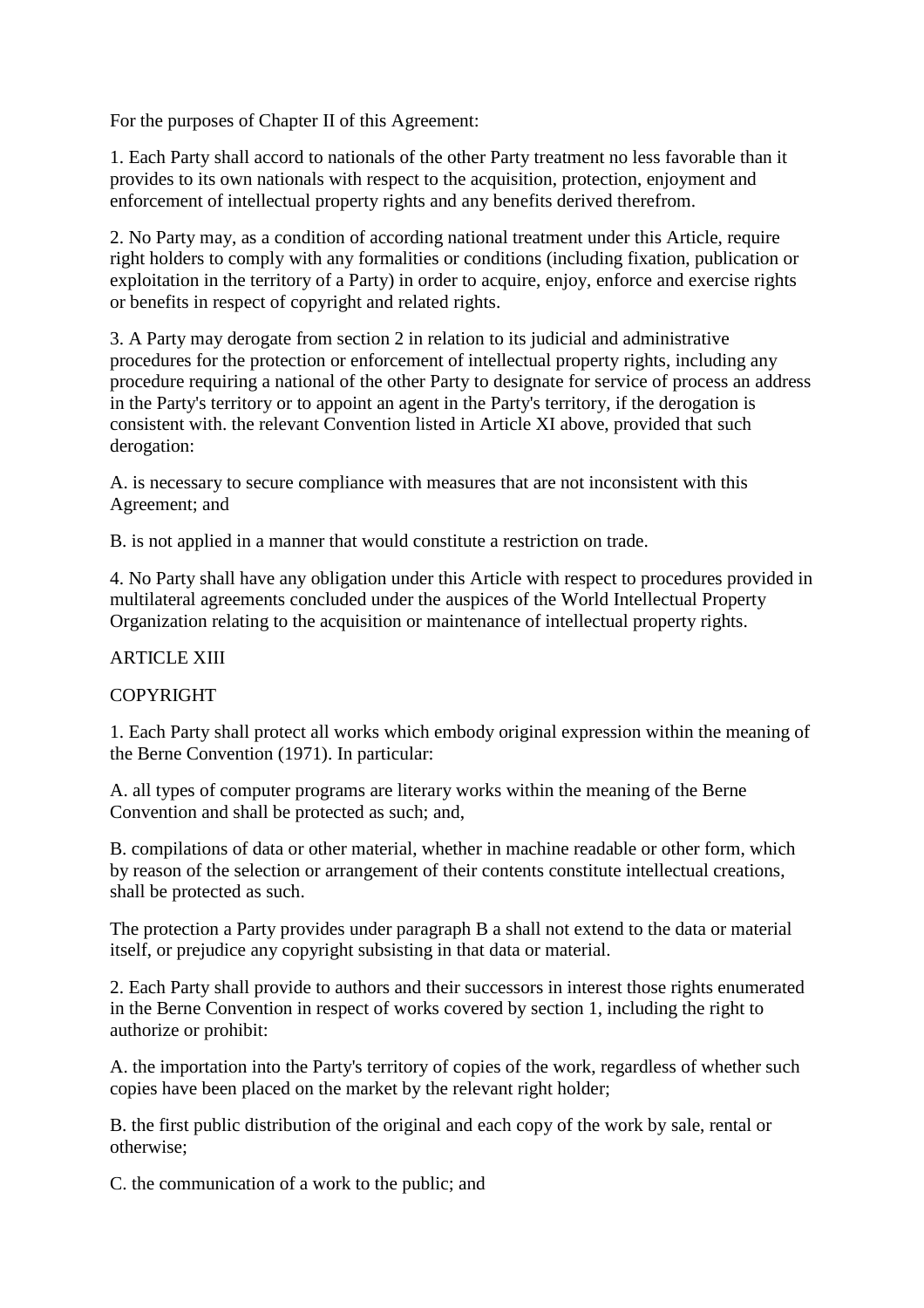D. the rental of the original or a copy of a computer program for direct or indirect commercial advantage.

Paragraph D shall not apply where the copy of the computer program is not itself an essential object of the rental. Each Party shall provide that putting the original or a copy of a computer program on the market with the right holder's consent shall exhaust the rental right.

3. Each Party shall provide that for copyright and related rights:

A. any person acquiring or holding economic rights may freely and separately transfer such rights by contract; and

B. any person acquiring or holding such economic rights, by virtue of a contract, including contracts of employment underlying the, creation of works and sound recordings, shall be able to exercise those rights in its own name and enjoy fully the benefits derived from those rights.

4. No Party may, as a condition of according protection under this Article, require right holders to comply with any formalities in order to acquire rights in respect of copyright and related rights. If a Party grants any right or benefit in a work, phonogram or videogram, including remuneration from levies for private copying or rental activity, all such benefits shall be available on the basis of national treatment to nationals of the other Party.

5. Whenever the term of protection of a work, other than a photographic work or a work of applied art, is calculated on a basis other than the life of a natural person, such term shall be no less than 75 years from the end of the calendar year of first authorized publication, or, failing such authorized publication within 25 years from the making of the work, 100 years from the end of the calendar year of making.

6. Each Party shall confine limitations upon or exceptions to exclusive rights in respect of copyright and related rights to certain special cases which do not conflict with a normal exploitation of the work and do not unreasonably prejudice the legitimate interests of the right holder, and do not conflict with any other Article of this Agreement.

7. Translation and reproduction licenses permitted under the Appendix to the Berne Convention (1971) shall not be granted where the legitimate local needs of a Party could be met by voluntary actions of right holders, but for obstacles resulting from measures taken by that Party.

8. Each Party shall provide to the right holder in a sound recording the right to authorize or prohibit:

A. the direct or indirect reproduction, in whole or in part, of the sound recording;

B. the importation into the Party's territory of copies of the sound recording, regardless of whether such copies have been placed on the market by the relevant right holder;

C. the first public distribution of the original and each copy of the sound recording by sale, rental or otherwise; and

D. the rental, lease or lending of the original that copy of the sound recording for the purposes of direct or indirect commercial advantage.

Each Party shall provide that putting the original or a copy of a sound recording on the market with the right holder's consent shall not exhaust the rental right.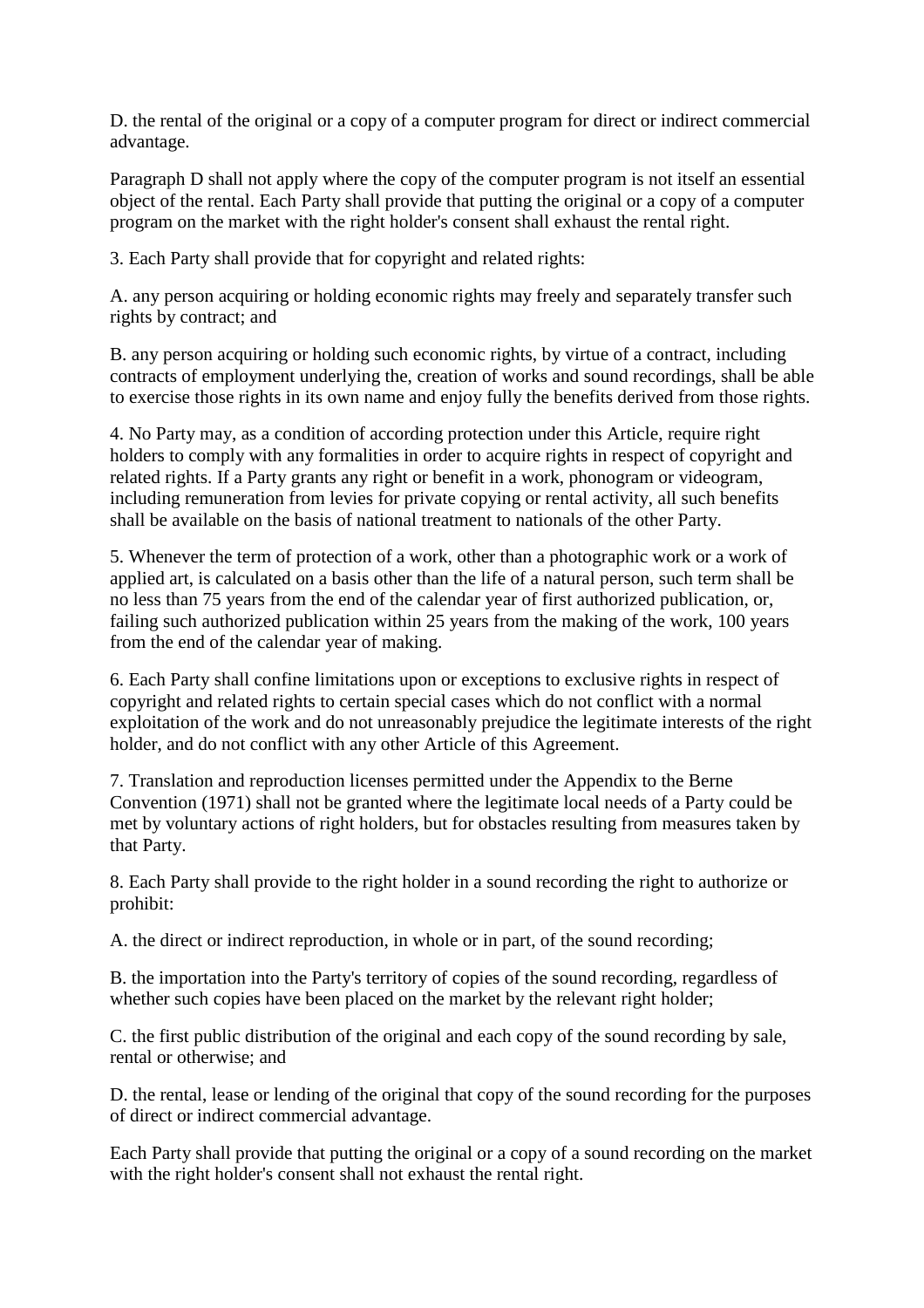9. Each Party shall, through operation of this Agreement, apply the provisions of Article 18 of the Berne Convention for the Protection of Literary and Artistic Works to rights in existing sound recordings.

#### ARTICLE XIV

# PROTECTION OF ENCRYPTED SATELLITE SIGNALS

1. Each Party shall make it:

A. a criminal offense to manufacture, assemble, modify, import, export, sell, lease or otherwise distribute a tangible or intangible device or system, knowing or having reason to know that the device or system is primarily of assistance in decoding an encrypted programcarrying satellite signal, without the authorization of the lawful distributor of such signal; and

B. a criminal offense willfully to receive or further distribute an encrypted program-carrying satellite signal that has been decoded without the authorization of the lawful distributor of the signal; and

C. a civil offense to engage in any activity prohibited under paragraph A or B.

Each Party shall provide that any civil offense established under paragraph C shall be actionable by any person that holds an interest in the encrypted programming signal or the content thereof.

#### **ARTICLE XV**

### LAYOUT DESIGNS OF SEMICONDUCTOR INTEGRATED CIRCUITS

1. Each Party shall protect layout designs (topographies) of integrated circuits ("layout designs") in accordance with Articles 2 through 7, 12 and 16(3), other than Article 6(3), of the Treaty on Intellectual Property in Respect of Integrated Circuits as opened for signature on May 26, 1989 and, in addition, shall comply with the following provisions.

2. Subject to section 3, each Party shall make it unlawful for any person without the right holder's authorization to reproduce, import or distribute a protected layout design, an integrated circuit in which a protected layout design is incorporated, or an article incorporating such an integrated circuit only insofar as it continues to contain an unlawfully reproduced layout design.

3. Neither Party may make unlawful any of the acts referred to in section 2 performed in respect of an integrated circuit that incorporates an unlawfully reproduced layout design, or any article that incorporates such an Integrated circuit, where the person performing those acts or ordering those acts to be done did not know and had no reasonable ground to know, when it acquired the integrated circuit or article incorporating such an integrated circuit, that it incorporated an unlawfully reproduced layout design.

4. Each Party shall provide that, after the person referred to in section 3 has received sufficient notice that the layout design was unlawfully reproduced, such person may perform any of the acts with respect to the stock on hand or ordered before such notice, but shall be liable to pay the right holder for doing so an amount equivalent to a reasonable royalty such as would be payable under a freely negotiated license in respect of such a layout design.

5. Neither Party may permit the compulsory licensing of layout designs of integrated circuits.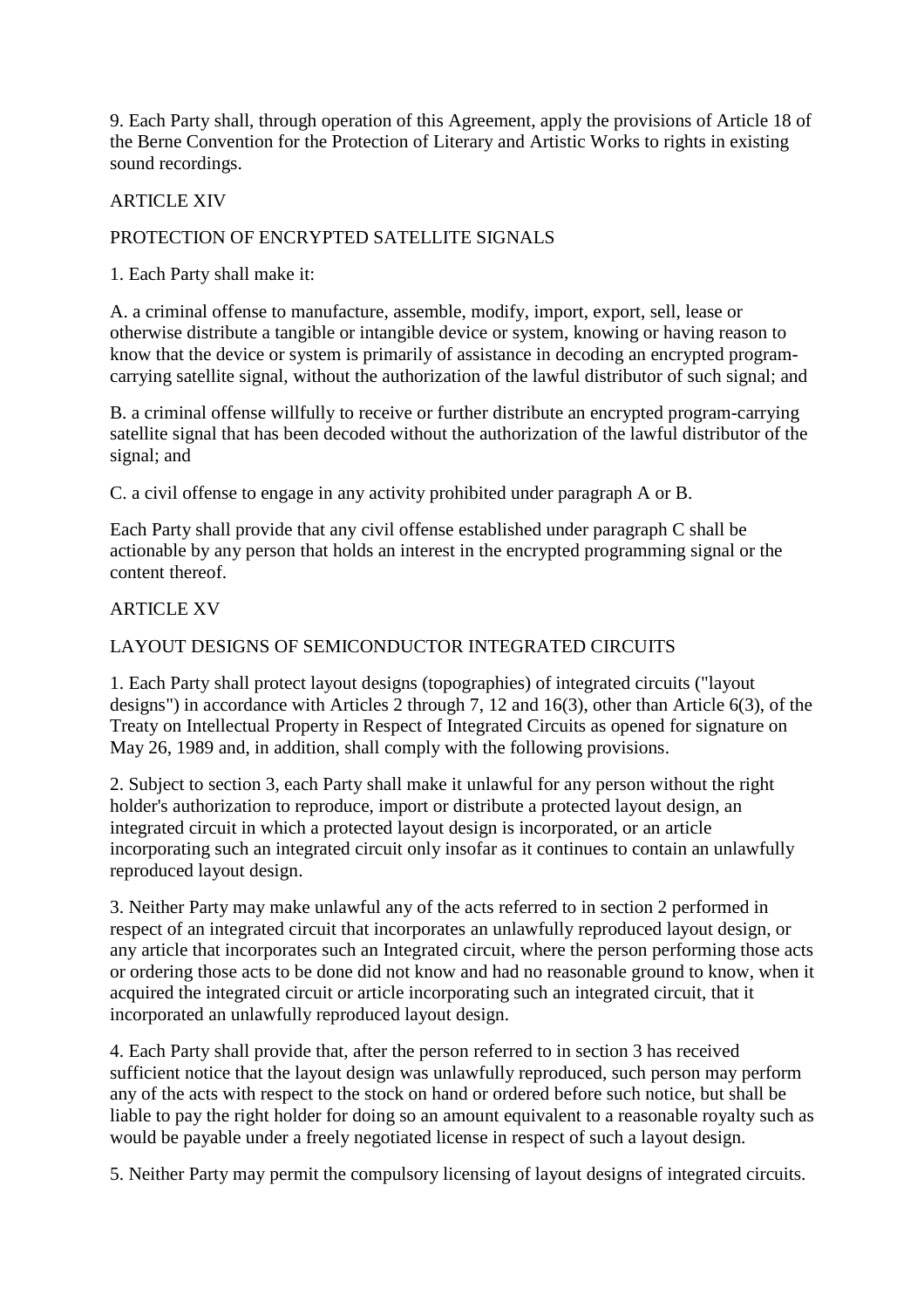6. The term of protection for the layout design shall extend for at least ten years from the date of first commercial exploitation or the date of registration of the design, if required, whichever is earlier.

#### ARTICLE XVI

#### TRADEMARKS

1. For purposes of this Agreement, a trademark consists of any sign, or any combination of signs, capable of distinguishing the goods or services of one person from those of another, including words, personal names, designs, letters, numerals, colors, figurative elements, or the shape of goods or of their packaging. Trademarks shall include service marks, collective marks, and certification marks.

2. Each Party shall provide to the owner of a registered trademark the right to prevent all persons not having the owner's consent from using in commerce identical or similar signs for goods or services that are identical or similar to those goods or services in respect of which the owner's trademark is registered, where such use would result in a likelihood of confusion. In the case of the use of an identical sign for identical goods or services, a likelihood of confusion shall be presumed. The rights described above shall not prejudice any prior rights, nor shall they affect the possibility of a Party making rights available on the basis of use.

#### 3. Acquisition of Rights

A. A Party may make registrability depend on use. However, actual use of a trademark shall not be a condition for filing an application for registration. Neither Party may refuse an application solely on the ground that intended use has not taken place before the expiry of a period of three years from the date of application for registration.

B. Each Party shall provide a system for registering trademarks, which shall include examination of applications, notification to an applicant of reasons for refusing registration, and an opportunity to respond to such notice. Each Party shall publish each trademark before registration or promptly thereafter. Each Party shall afford a reasonable opportunity for interested parties to petition to cancel registrations and to oppose registrations.

C. The nature of the goods or services to which a trademark is to be applied shall in no case form an obstacle to registration of the trademark.

D. Each Party shall refuse to register or shall cancel the registration and prohibit use of a trademark likely to cause confusion with a trademark of another which is considered to be well-known. Article 6 bis of the Paris Convention shall apply, with such modifications as are necessary, to services. In determining whether a trademark is well-known, account shall be taken of the knowledge of the trademark in the relevant sector of the public, including knowledge in the Party's territory obtained as a result of the promotion of the trademark. Neither Party may require that the reputation of the trademark extend beyond the sector of the public that normally deals with the relevant goods or services or that the trademark be registered.

E. Each Party shall use the International Classification of Goods and Services for registration. Neither Party shall use such classification as the basis for determining the likelihood of confusion.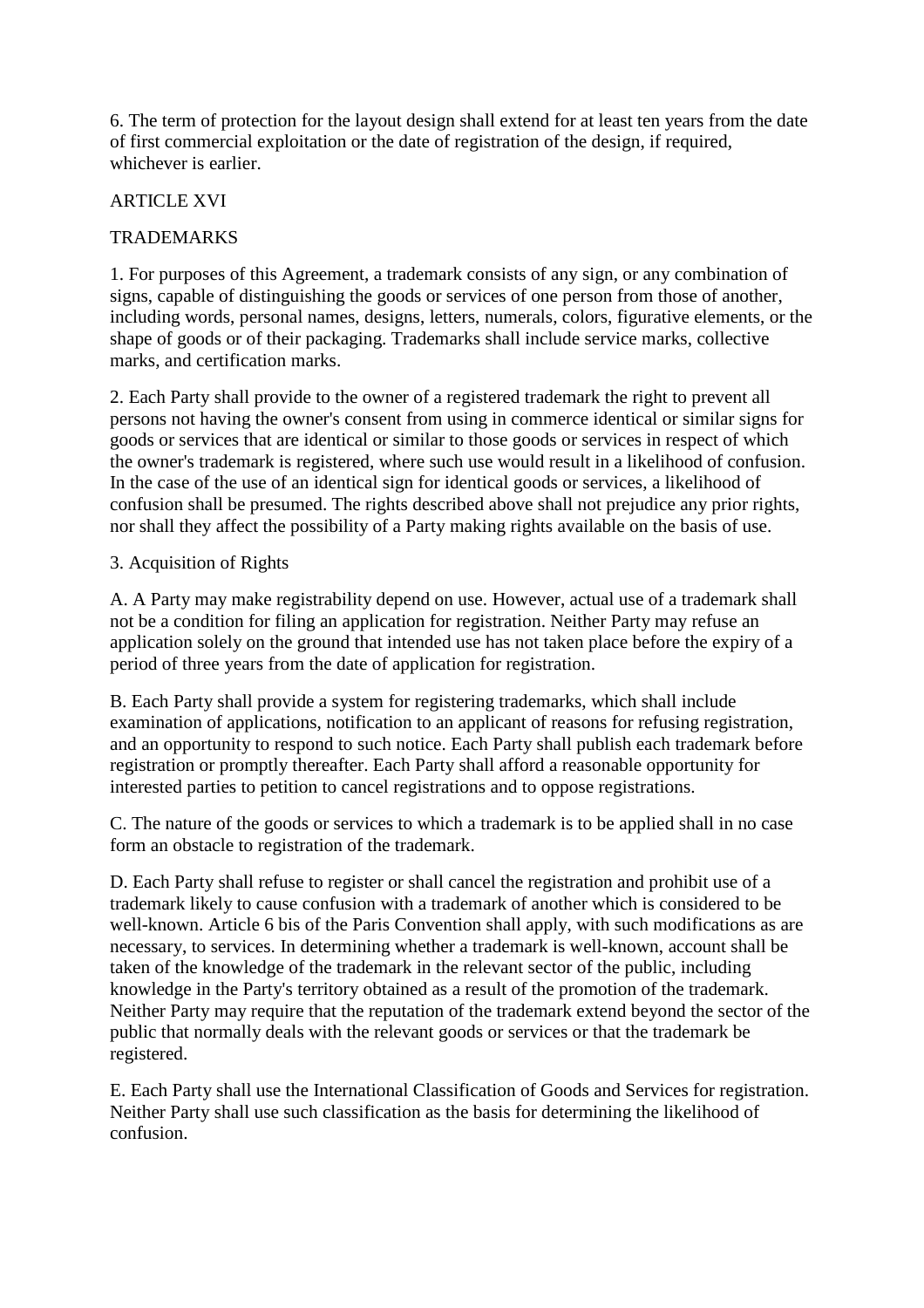F. Each Party shall prohibit the registration as a trademark of words that generically designate goods or services or types of goods or services to which the trademark applies.

G. Each Party shall refuse to register trademarks that consist of or comprise immoral, deceptive or scandalous matter, or matter that may disparage or falsely suggest a connection with persons, living or dead, institutions, beliefs or a Party's national symbols, or bring them into contempt or dispute.

4. Initial registration of a trademark shall be for a term of at least 10 years. The registration of a trademark shall be indefinitely renewable for terms of no less than 10 years when conditions for renewal have been met.

#### 5. Requirement of Use

A. Each Party shall require the use of a trademark to maintain a registration. The registration may be canceled only after an uninterrupted period-of at least two years of nonuse, unless legitimate reasons for non-use exist. Use of the trademark, where such use is subject to the owner's control, shall be recognized as use of the trademark for the purpose of maintaining the registration.

B. Legitimate reasons for non-use shall include non-use due to circumstances arising independently of the will of the trademark holder such as import restrictions on or other government requirements for products protected by the trademark which constitute an obstacle to the use of the mark.

C. Neither Party may encumber the use of a trademark in commerce by special requirements, such as a use that reduces the trademarks function as an indication of source or a use with another trademark.

6. A Party may provide limited exceptions to the rights conferred by a trademark, such as a fair use of descriptive terms, provided that such exceptions take into account he legitimate interests of the trademark owner and of other persons.

7. Compulsory licensing of trademarks shall not be permitted. The owner of a registered trademark shall have the right to assign its trademark with or without the transfer of the business to which the trademark belongs. However, a Party may require transfer of goodwill in a mark as part of the valid transfer of the mark.

### ARTICLE XVII

### INDUSTRIAL DESIGNS

### 1. Requirements for Protection

A. Parties shall provide for the protection of independently created industrial designs that are new or original. Parties may provide that designs are not new or original if they do not significantly differ from known designs or combinations of known design features. Parties may provide that such protection shall not extend to designs dictated essentially by technical or functional considerations.

B. Each Party shall ensure that requirements for securing protection for textile designs, in particular in regard to any cost, examination or publication, do not unreasonably impair the opportunity to seek and obtain such protection. Parties shall be free to meet this obligation through industrial design law or through copyright law.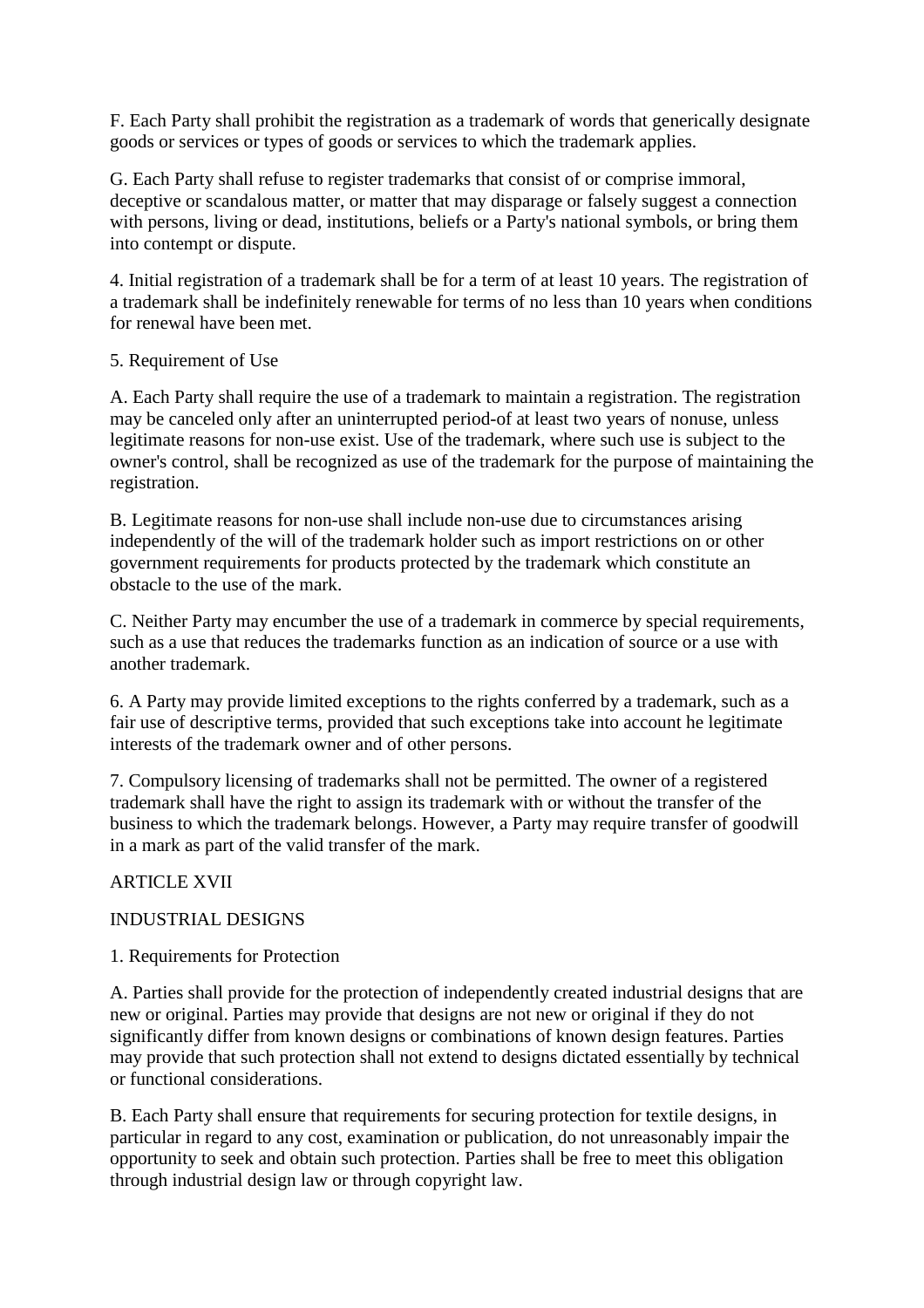#### 2. Protection

A. The owner of a protected industrial design shall have the right to prevent third parties not having his consent from making, selling or importing articles bearing or embodying a design which is a copy, or substantially a copy, of the protected design when such acts are undertaken for commercial purposes.

B. Parties may provide limited exceptions to the protection of industrial designs, provided that such exceptions do not unreasonably conflict with the normal exploitation of protected industrial designs and do not unreasonably prejudice the legitimate interests f the owner of the protected design.

C. The duration of protection available shall amount to at least ten years.

### ARTICLE XVIII

#### **PATENTS**

1. Patentable Subject Matter

A. Each Party shall make patents available for any inventions, whether products or processes, in all fields of technology, provided that such inventions are new, result from an inventive step and are capable of industrial application. For the purposes of this Article, a Party may deem the terms "inventive step and "capable of industrial applications" to be synonymous with the terms "non-obvious" and "useful," respectively.

B. Patents shall be available and patent rights enjoyable without discrimination as to the field of technology or whether products are imported or locally produced.

2. Rights Conferred

A. A patent shall confer on the patent owner the right to prevent others from making, using, or selling the subject matter of the patent without his consent. In the case of a patented process, the patent confers on the patent owner the right to prevent others from using that process and from using, selling, or importing the product obtained directly by that process without his consent.

B. Where the subject matter of a patent is a process for obtaining a product, each Party shall provide that the burden of establishing that an alleged infringing product was not made by the process shall be on the alleged infringer in one or both of the following situations:

(1) the product is new, or

(2) a substantial likelihood exists that the product was made by the process and the patent owner has been unable through reasonable efforts to determine the process actually used. In the gathering and evaluation of evidence to the contrary, the legitimate interests of the defendant in protecting his confidential information shall be taken into account.

C. A patent may be revoked only on-grounds that would have justified a refusal to grant the patent.

D. Patent owners may assign and transfer by succession their patents and conclude licensing contracts.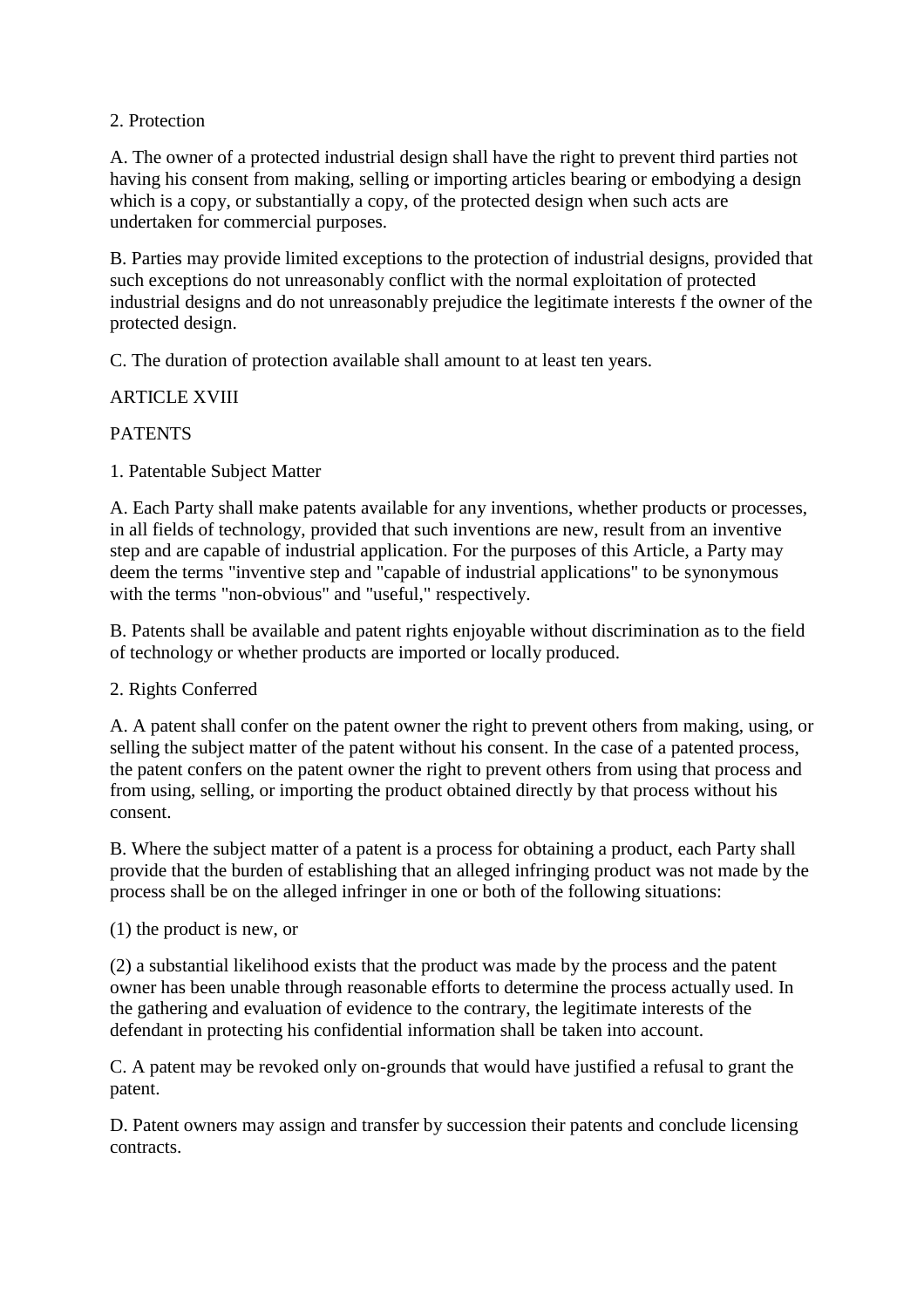E. Each Party may allow for the lapse of a patent there the fees required to maintain the patent in force are not paid within prescribed time periods.

3. Each Party may provide limited exceptions to the exclusive-rights conferred by a patent, provided that such exceptions do not conflict with the normal exploitation of the patent and do not unreasonably prejudice the legitimate interests of the right holder.

4. Each Party shall provide a term of protection of at least 20 years from the date of filing of the patent application or 17 years from the date of grant of the patent. Parties may extend the terms of patents, in appropriate cases, to compensate for delays caused by regulatory approval processes.

5. If a Party has not made available patent protection for products subject to a regulatory review period prior to its commercial marketing or use commensurate with section 1 as of seventeen years prior to the date of this Agreement, that Party shall provide to the inventor of any such product or its assignee the means to obtain product patent protection or equivalent protection for such product for the unexpired term of the patent for such product granted in the other Party, as long as the product has not been marketed at the time of Agreement in the Party providing protection under this section and the person seeking such protection makes a timely request. The transitional protection must, at least, give the patent owner or his assignee the right to exclude others from making, using and selling the invention during the remaining term of the patent granted by the other Party.

6. Where the law of a Party allows for use of the subject matter of a patent without the authorization of the right holder, other than that allowed under section 3, including use by the government or third parties authorized by the government, the following provisions shall be respected:

A. authorization of such use shall be considered on its individual merits;

B. such use may only be permitted if, prior to such use, the proposed user has made efforts to obtain authorization from the right holder on reasonable commercial terms and conditions and such efforts have not been successful within a reasonable period of time. The requirement to make such efforts may be waived by a Party in the case of a national emergency or other circumstances of extreme urgency or in cases of public non-commercial use. In situations of national emergency or other circumstances of extreme urgency, the right holder shall, nevertheless, be notified as soon as reasonably practicable. In the case of public noncommercial use, where the government or contractor without making a patent search, knows or has demonstrable grounds to know that a valid patent is or will be used by or for the government, the right holder shall be informed promptly;

C. the scope and duration of such use shall be limited to the purpose for which it was authorized, and in the case of semi-conductor technology shall only be for public noncommercial use or to remedy a practice determined after judicial or administrative process to be detrimental;

D. such use shall be non-exclusive;

E. such use shall be non-assignable, except with that part of the enterprise or goodwill which enjoys such use;

F. any such use shall be authorized predominantly for the supply of the domestic market of the Party authorizing such use;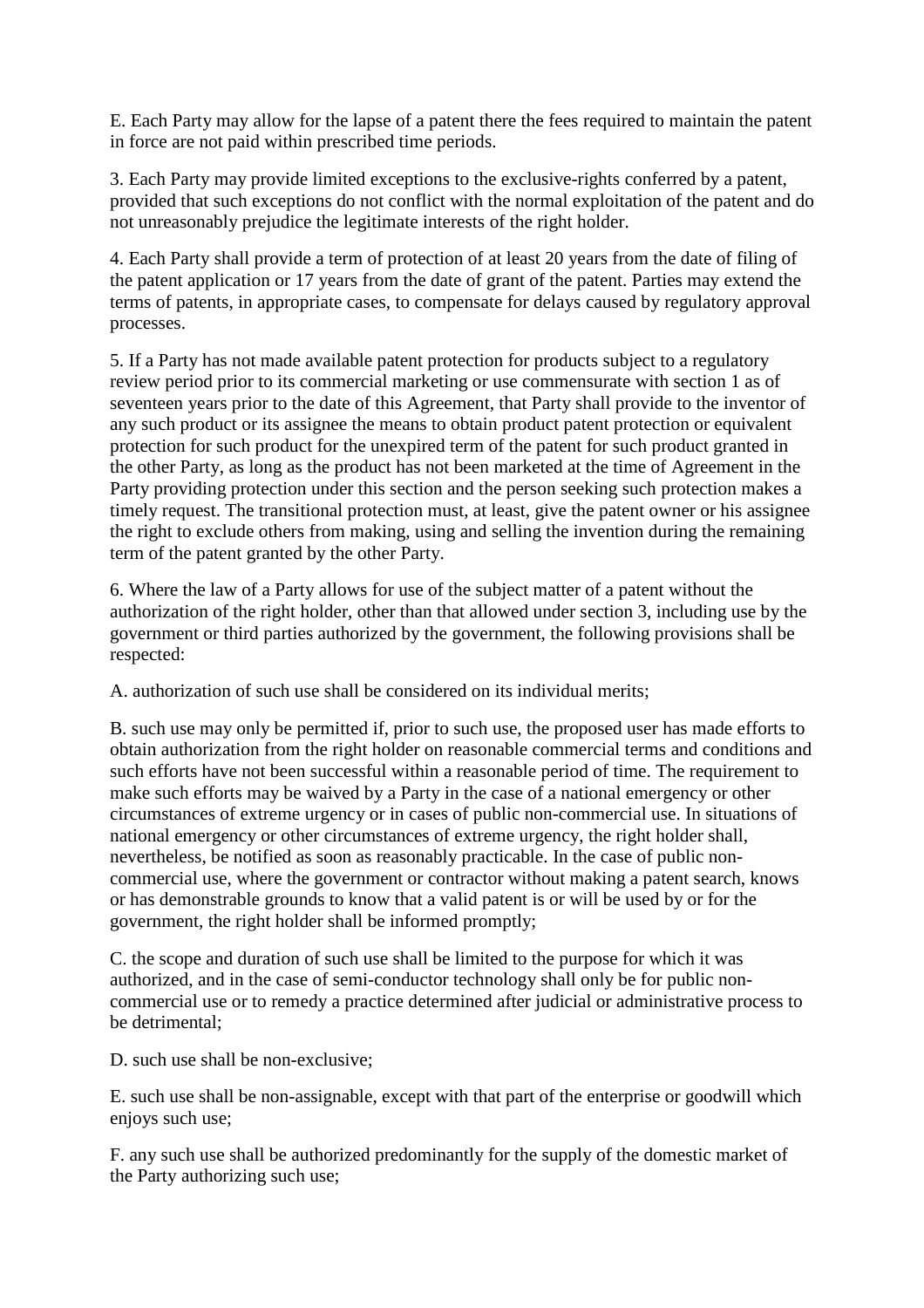G. authorization for such use shall be liable, subject to adequate protection of the legitimate interests of the persons so authorized, to be terminated if and when the circumstances which led to it cease to exist and are unlikely to recur. The competent authority shall have the authority to review, upon motivated request, the continued existence of these circumstances;

H. the right holder shall be paid adequate remuneration in the circumstances of each case, taking into account the economic value of the authorization;

I. the legal validity of any decision relating to the remuneration provided in respect of such use shall be subject to judicial review or other independent review by a distinct higher authority in that Party;

K. Parties are not obliged to apply, the conditions set forth in paragraphs B and F above where such use is permitted to remedy a practice determined after judicial or administrative process to be anti-competitive. The need to correct anti-competitive practices may be taken into account in determining the amount of remuneration in such cases. Competent authorities shall have the authority to refuse termination of authorization if and when the conditions which led to such authorization are likely to recur;

L. Neither Party may authorize the use of the subject matter of a patent to permit the exploitation of another patent except as a remedy for an adjudicated violation of domestic laws regarding anticompetitive practices.

# ARTICLE XIX

# ACTS CONTRARY TO HONEST COMMERCIAL PRACTICE AND THE PROTECTION OF TRADE SECRETS

1. In the course of ensuring effective protection against unfair competition as provided in Article 10bis of the Paris Convention (1967), each Party shall protect undisclosed information in accordance with section 2 below and data submitted to government or governmental agencies in accordance with sections 5 and 6 below.

2. Each Party shall provide the legal means for any person to prevent confidential information from being disclosed to, acquired by, or used by others, without the consent of the person lawfully in control of the information in a manner contrary to honest commercial practices, in so far as, and for so long as:

A. the information is not generally known among or readily accessible to persons that normally deal with the kind of information in question;

B. the information has, actual or potential commercial value because it is secret; and

C. the person lawfully in control of the information has taken reasonable steps under the circumstances to keep it secret.

3. Neither Party shall limit the duration of protection for confidential information so long as the conditions in section 2 of this Article exist.

4. Neither Party shall discourage or impede voluntary licensing of confidential information by imposing excessive or discriminatory conditions on such licenses or conditions which dilute the value of confidential information.

5. Government Use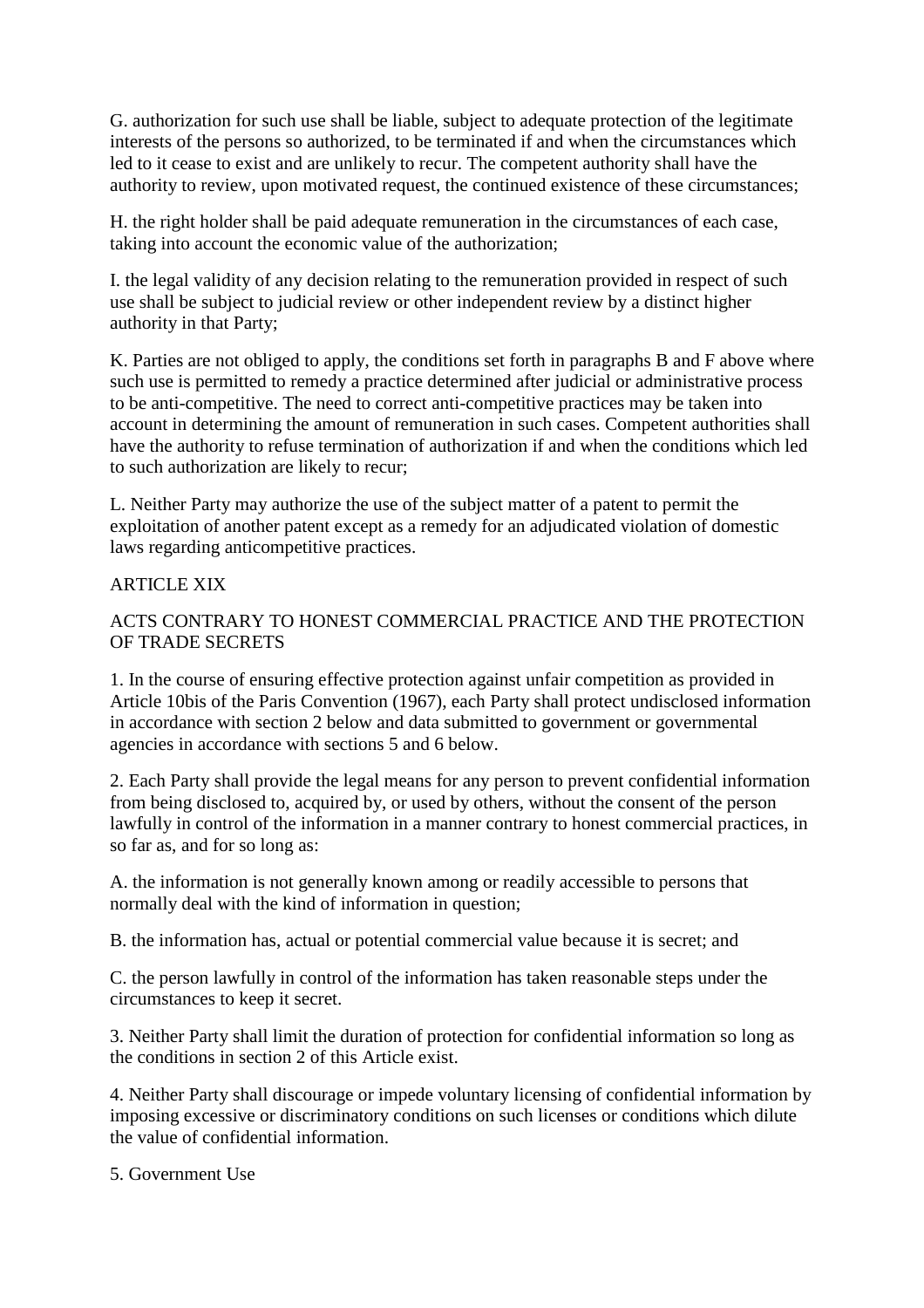A. If a Party requires, as a condition of approving the marketing of pharmaceutical or agricultural chemical products which utilize new chemical entities, the submission of confidential test or other data necessary to determine whether the use of such products is safe and effective the Party shall protect against disclosure of the data of persons making such submissions where-the origination of such data involves considerable effort, except where necessary to protect the public or unless steps are taken to ensure that the data is protected against unfair commercial use.

B. Unless the person submitting the information agrees, the data submitted pursuant to paragraph A may not be relied upon for the approval of competing products for a reasonable period of time, taking into account the efforts involved in the origination of the data, their nature, and the expenditure involved in their preparation, and such period of time shall generally be not less than five years from the date of marketing approval.

C. Where a Party relies upon a marketing approval granted by another Party, the reasonable period of exclusive use at the data submitted in connection with obtaining the approval relied upon shall commence with the date of the first marketing approval relied upon.

### **ARTICLE XX**

# ENFORCEMENT OF INTELLECTUAL PROPERTY RIGHTS

For the purposes of Chapter II of this Agreement:

#### 1. General Provisions

A. Each Party shall ensure that enforcement procedures as specified in this Article are available under national laws so as to permit effective action against any act of infringement of intellectual property rights covered by this Agreement including expeditious remedies to prevent or stop infringement and remedies which constitute a deterrent to further infringements. In applying these procedures and remedies, parties shall provide safeguards against abuse and shall avoid creating obstacles to legitimate trade.

B. Procedures for enforcing intellectual property rights shall be fair and equitable. They shall not be unnecessarily complicated or costly, or entail unreasonable time limits or unwarranted delays.

C. Each Party shall ensure that decisions on the merits of a case in judicial and administrative enforcement proceedings are, as a general rule, in writing and state the reasons on which the decisions are based; made available without undue delay at least to the parties in a proceeding; and based only on evidence in respect of which such parties were offered the opportunity to be heard.

D. Each Party shall provide an opportunity for judicial review of final administrative decisions on the merits of an action concerning the protection of an intellectual property right. Subject to jurisdictional provisions in each Party's laws concerning the importance of a case, an opportunity for judicial review of the legal aspects of initial judicial decisions on the merits of a case concerning the protection of an intellectual property right shall also be provided. Notwithstanding the above, neither Party shall be required to provide for judicial review of acquittals in criminal cases.

2. Specific Procedural and Remedial Aspects Of Civil Actions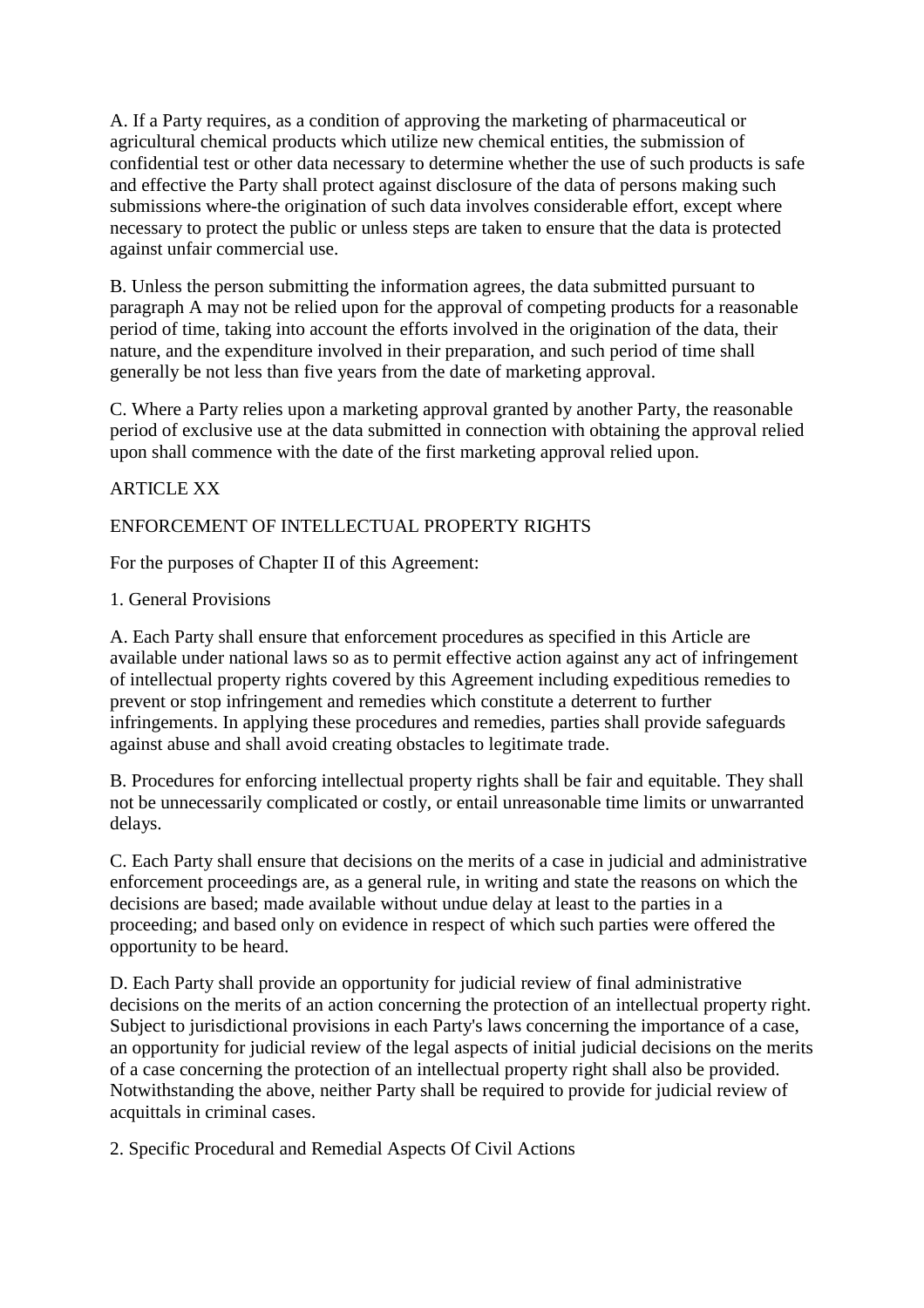A. Each Party shall make available to right-holders civil judicial procedures concerning the enforcement of any intellectual property right covered by this Agreement. Defendants in such procedures shall have the right to written notice which is timely and contains sufficient detail, including the basis of the claims. Parties to such procedures shall be allowed to be represented by independent legal counsel, and procedures shall not impose burdensome requirements concerning mandatory personal appearances. Parties to such procedures shall be duly entitled to substantiate their claims and to present all relevant evidence. The procedure shall provide a means to identify and protect confidential information.

B.Each Party shall provide its judicial authorities the authority to order a party to a proceeding to desist from an infringement, including to prevent the entry into the channels of commerce in their jurisdiction of imported goods that involve the infringement of an intellectual property right. Neither Party is required to accord such authority in respect of protected subject matter acquired or ordered by a person or entity prior to knowing or having reasonable grounds to know that dealing in such subject matter would entail the infringement of an intellectual property right.

C. Each Party shall provide its judicial authorities the authority, where a party has presented reasonably available evidence sufficient to support its claims and has specified evidence relevant to substantiation of its claims which lies in the control of the opposing party, to order that this evidence be produced by the opposing party, subject in appropriate cases to conditions which ensure the protection of confidential information.

D. In cases in which a party to a proceeding voluntarily and without good reason refuses access to, or otherwise does not provide necessary information within a reasonable period, or significantly impedes a procedure relating to an enforcement action, a Party shall accord judicial authorities the authority to make preliminary and final determinations, affirmative or negative, on the basis of the information presented to them, including the complaint or the allegation presented by the party adversely affected by the denial of access to information, subject to providing the parties an opportunity to be heard on the allegations or evidence.

E. Each Party shall provide its judicial authorities the authority to order the infringer to pay the right holder damages adequate to compensate for the injury the right holder has suffered because of an infringement of his intellectual property right by an infringer who knew or had reasonable grounds to know that he was engaged in infringing activity. Judicial authorities shall also have, the power, at least with respect to works protected under copyright and neighboring rights, to order pre-established damages.

F. In order to create an effective deterrent to infringement, each Party shall provide its judicial authorities the authority to order that goods that they have found to be infringing be, without compensation of any sort, disposed outside the channels of commerce in such a manner as to avoid causing any harm to the right-holder, or, unless this would be contrary to existing , constitutional requirements, destroyed. The judicial authorities shall also have the authority to order that materials and implements the predominant use of which has been in the creation of the infringing goods be, without compensation of any sort, disposed of outside the channels of commerce in such a manner as to minimize the risks of further infringements in considering such requests, the need for proportionality between the seriousness of the infringement and the remedies ordered as well as the interest of third parties shall be taken into account. In regard to counterfeit goods, the simple removal of the trademark unlawfully affixed shall not be sufficient, other than in exceptional cases, to permit release of the goods into channels of commerce.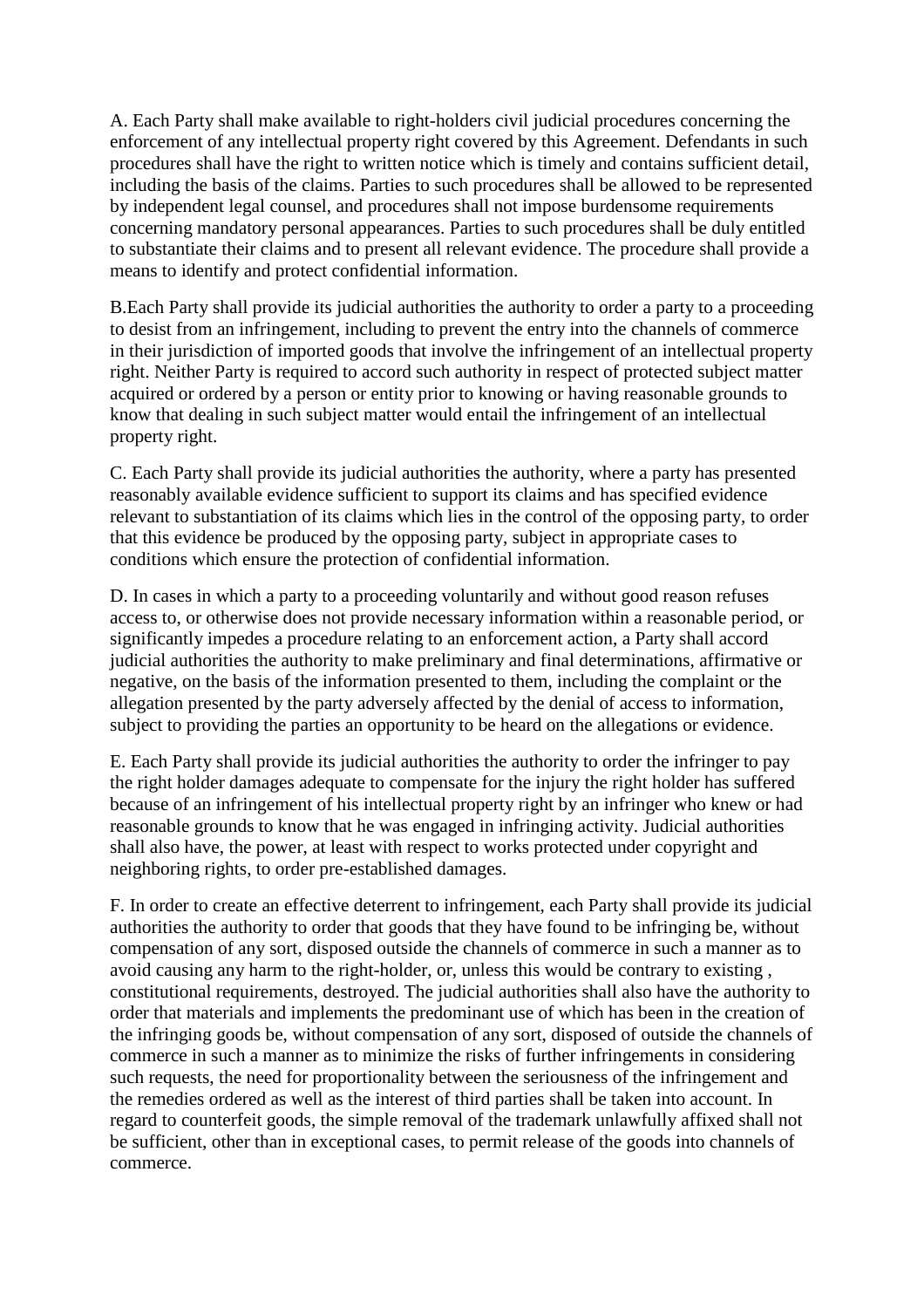G. Notwithstanding the other provisions of this Article XX, when a Party to this Agreement is sued with respect to infringement of an intellectual property right as a result of its use of that right or use on its behalf, the Party may limit remedies against the government to payment of full compensation to the right-holder.

H. Each Party shall authorize its judicial authorities to order the infringer of an intellectual property right to pay the right holder's expenses, which may include attorney's fees.

I. Each Party shall provide its judicial authorities the authority to order a party at whose request measures were taken and who has abused enforcement procedures to provide to a party wrongfully enjoined or restrained adequate compensation for the injury suffered because of such abuse.

J. Each Party may also provide administrative procedures to enforce intellectual property rights. To the extent that any civil remedy can be ordered as a result of an administrative decision on the merits of a case, the procedures shall conform to principles equivalent in substance to those set forth in this Article XX, section 2.

3. Provisional measures

A. Each Party shall provide its judicial authorities the authority to order prompt and effective provisional measures:

(1) to prevent an infringement of any intellectual property right from occurring, and in particular to prevent the entry into the channels of commerce in their jurisdiction of allegedly infringing goods, including measures to prevent the entry of imported goods at the border; and

(2) to preserve relevant evidence in regard to the alleged infringement

B. Each Party shall authorize its judicial authorities to require the applicant for provisional measures to provide any evidence reasonably available to that applicant in order to satisfy themselves with a sufficient degree of certainty that the applicant is the right holder, that his right is being infringed or such infringement is imminent, and that any delay is likely to cause irreparable harm to the right holder or there is a demonstrable risk of evidence being destroyed. Each Party shall also authorize its judicial authority to require the right-holder to provide a security or equivalent assurance sufficient to protect the defendant and to prevent abuse.

C. Each Party shall authorize its judicial authorities to adopt provisional measures on an ex parte basis, in particular where any delay is likely to cause irreparable harm to the right holder, or where there is a demonstrable risk of evidence being destroyed.

D. Where provisional measures have been adopted on an ex parte basis, the parties affected shall be given notice, without delay, after the execution of the measures at the latest. A. review, including a right to be heard, shall take place upon request of the defendant with a view to deciding, within a reasonable period after the notification of the measures, whether these measures shall be modified, revoked or confirmed.

E. Without prejudice to paragraph D above, provisional measures taken on the basis of paragraphs A and C above shall, upon request by the defendant, be revoked or otherwise cease to have effect, if proceedings leading to a decision on the merits of the case are not initiated within a reasonable period not exceeding one month after the notification of the provisional measures, unless determined otherwise by the judicial authority.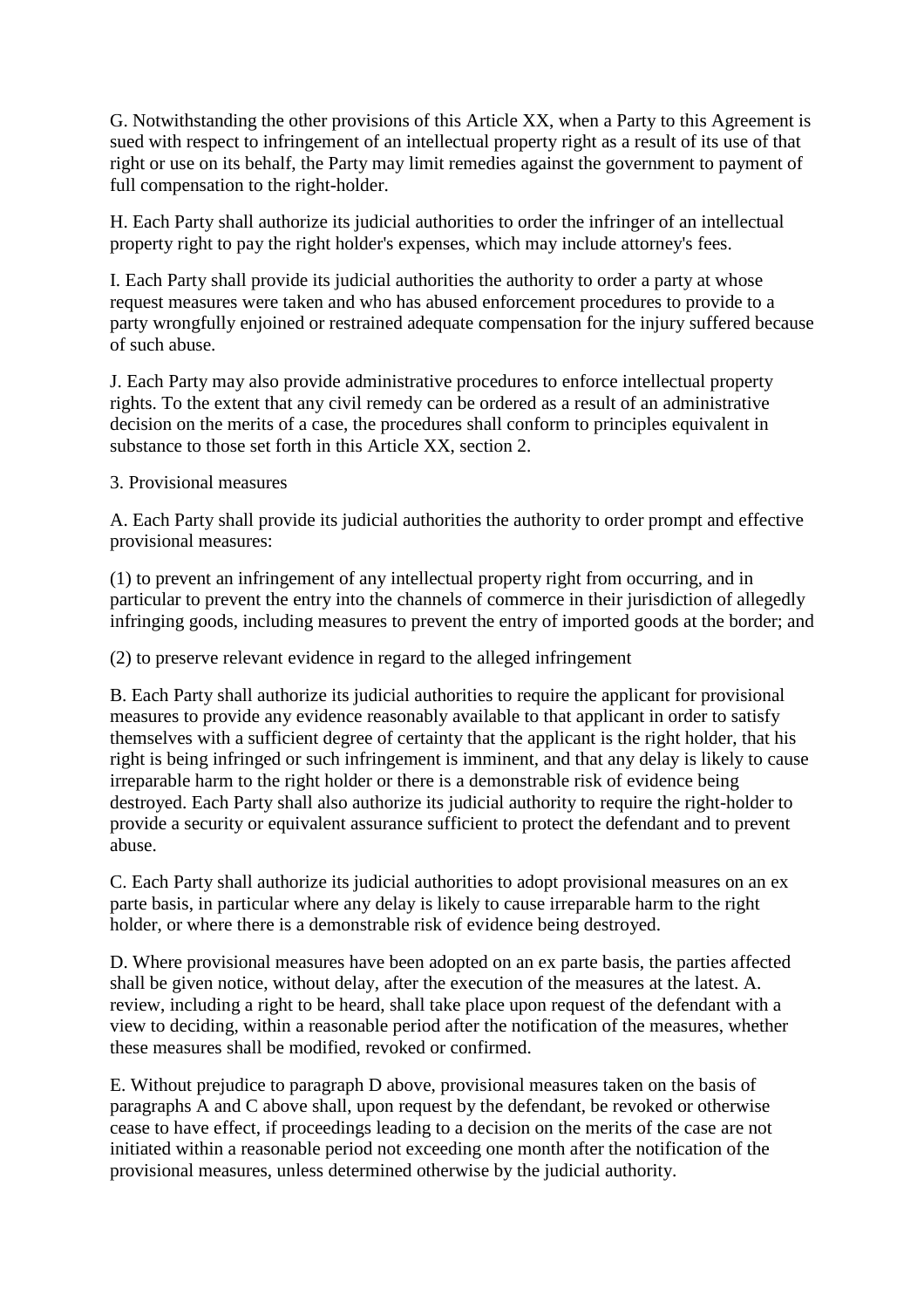F. Where the provisional measures are revoked or where they lapse due to any act or omission by the applicant (other than settlement of the case), or where it is subsequently found that there has been no infringement or threat of infringement of an intellectual property right, the judicial authorities shall have the authority to order the applicant, upon request of the defendant, to provide the defendant appropriate compensation for any injury caused by these measures.

G. To the extent that any provisional measure can be ordered as a result of administrative procedures, such procedures shall conform to principles equivalent in substance to those set forth in section 3 of this Article.

### 4. Criminal Procedures

Each Party shall provide for criminal procedures and penalties to be applied at least in cases of willful trademark counterfeiting and copyright piracy on a commercial scale. Penalties available shall include imprisonment and monetary fines sufficient to provide an effective deterrent and, in appropriate cases, the seizure, forfeiture and destruction of the infringing goods and of any device the predominant use of which has been in the commission of the offense. Each Party may provide for criminal procedures and penalties to be applied in cases of infringement of any other intellectual property right, in particular where it is committed willfully and on a commercial scale.

# ARTICLE XXI

# ENFORCEMENT AT THE BORDER

1. Each Party shall adopt procedures to, enable a right holder, who has valid grounds for suspecting that the importation of counterfeit trademark goods or unauthorized copies of copyright goods may take place, to lodge an application in writing with its competent authorities, whether administrative or judicial, for the suspension by the customs administration of the release of such goods into free circulation. No Party shall be obligated to apply such procedures to goods in transit. A Party may permit such an application to be made in respect of goods that involve other infringements of intellectual property rights, provided that the requirements of this Article are met. A Party may also provide for corresponding procedures concerning the suspension by the customs administration of the release of infringing goods destined for exportation from its territory.

2. Each Party shall require any applicant who initiates procedures under section 1 to provide adequate evidence:

A. to satisfy that Party's competent authorities that, under its domestic laws, there is prima facie an infringement of its intellectual property right; and

B. to supply a sufficiently detailed description of the goods to make them readily recognizable by the customs administration. The competent authorities shall inform the applicant within a reasonable period whether they have accepted the application and, if so, the period for which the customs administration will take action.

3. Each Party shall authorize its competent authorities to require an applicant under section 1 to provide a security or equivalent assurance sufficient to protect the defendant and the competent authorities and to prevent abuse. Such security or equivalent assurance shall not unreasonably deter recourse to these procedures.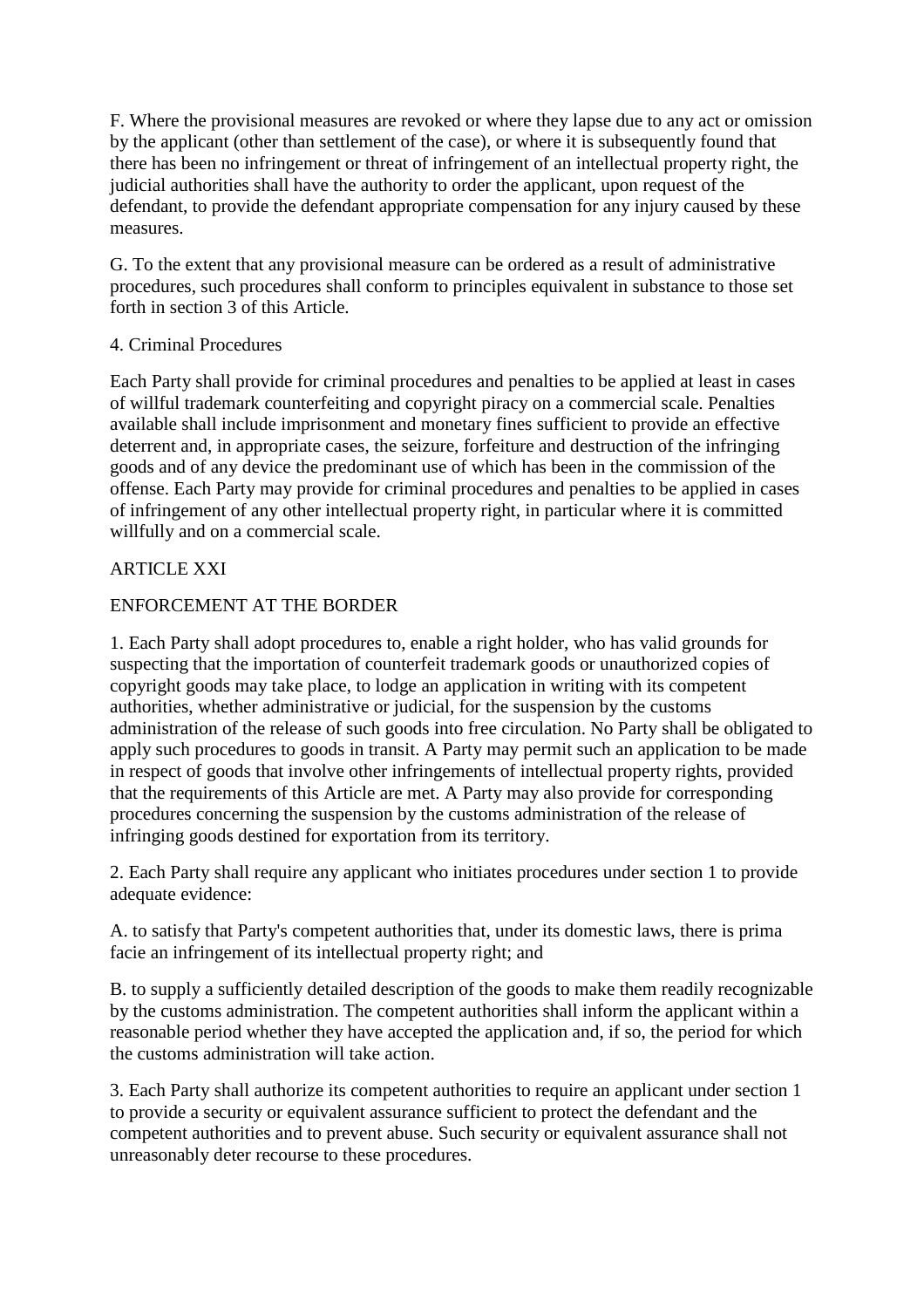4. A Party's customs administration, upon receiving an application pursuant to procedures adopted in accordance with this Article XXI, may suspend the release of goods involving industrial designs, patents, integrated circuits or trade secrets into free circulation on the basis of a decision other than by a judicial or other independent authority; provided, however, if the period set forth in sections 6 through 8 has expired without the granting of provisional relief by the duly empowered authority, and provided that all other conditions for impartation have been complied with, such Party shall permit the owner, importer or consignee of such goods to receive such goods for entry into commerce on the posting of a security in an amount sufficient to protect the right holder against any infringement. Payment of such security shall not prejudice any other remedy available to the right holder, it being understood that the security shall be released if the right holder fails to pursue its right of action within a reasonable period of time.

5. Each Party shall ensure that its customs administration will promptly notify the importer and the applicant when the customs administration suspends the release of goods pursuant to section 1.

6. Each Party shall ensure that its customs administration will release goods from suspension if within a period not exceeding 10 working days after the applicant under section 1 has been served notice of the suspension the customs administration has not been informed that:

A. a party other than the defendant has initiated proceedings leading to a decision on the merits (of the case, or

B. a competent authority has taken provisional measures prolonging the suspension; provided that all other conditions for importation or exportation have been met. Each Party shall provide that, in appropriate cases, the customs administration may extend the suspension by another 10 working days.

7. Each Party shall ensure that if proceedings leading to a decision on the merits of the case have been initiated, a review, including a right to be heard, shall take place on request of the defendant with a view to deciding, within a reasonable period, whether the measures shall. be modified, revoked or confirmed.

8. Notwithstanding sections 6 and 7, where the suspension of the release of goods is carried out or continued in accordance with a provisional judicial measure, section 3:E of Article XX shall apply.

9. Each Party shall ensure that its competent authorities have the authority to order the applicant under section 1 to pay the impoprter, the consignee and the owner of the goods approppriate compensation for any injury caused to them through the wrongful detention of goods or through the detention of goods released pursuant to section 6.

10. Without prejudice to the protection of confidential information, each Party shall ensure that its competent authorities have the authority to give the right holder sufficient opportunity to have any goods detained by the customs administration inspected in order to substantiate its claims. Each Party shall also ensure that its competent authorities have the authority to give the importer an equivalent opportunity to have any such goods inspected. Where the competent authorities have made a positive determination on the merits of a case, a Party may provide the competent authorities the authority to inform the right holder of the names and addresses of the consignor, the importer and the consignee, and of the quantity of the goods in question.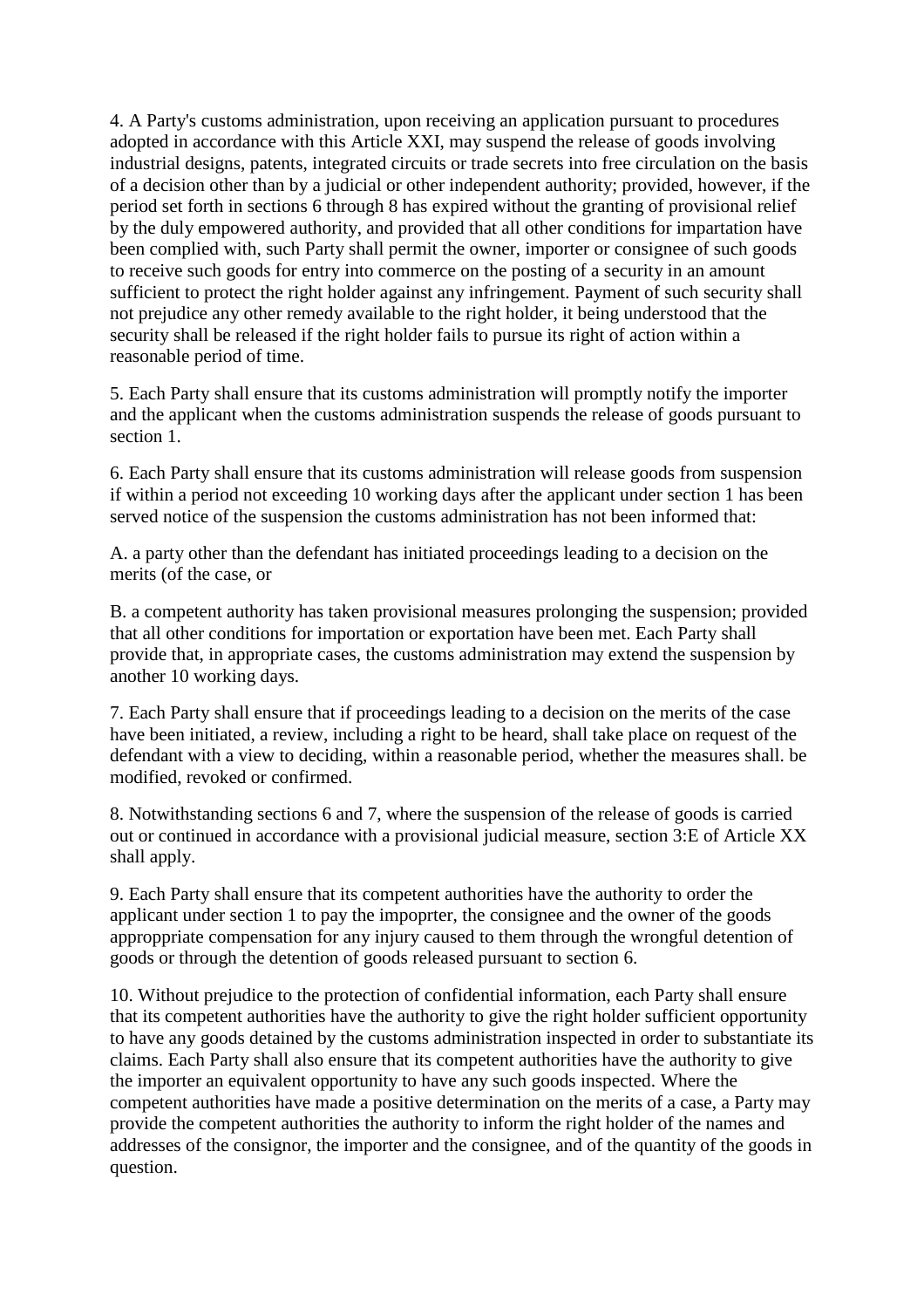11. Where a Party requires its competent authorities to act on their own initiative and to suspend the release of goods in respect of which they have acquired prima facie evidence that an intellectual property right is being infringed:

A. the competent authorities may at any time seek from the right holder any information that might assist-them to exercise these powers;

B. the importer and the right holder shall be promptly notified of the suspension by the Party's competent authorities, and where the importer lodges an appeal against the suspension with competent authorities, the suspension shall be subject to the conditions, with such modifications as may be necessary, set out in sections 6 through 8; and

C. the Party may exempt public authorities and officials from liability, except when the offending actions were not taken or intended in good faith.

12. Without prejudice to other rights of action open to the right holder and subject to the defendant's right to seek judicial review, each Party shall provide that its competent authorities shall have the authority to order the destruction or disposal of infringing goods in accordance with the principles set out in section 2:F of Article XX. In regard to counterfeit goods, the authorities shall not allow the re-exportation of the infringing goods in an unaltered state or subject them to a different customs procedure, other than in exceptional circumstances.

13. A Party may exclude from the application of sections 1 through 12 small quantities of goods of a non-commercial nature contained in travelers' personal luggage or sent in small consignments that are notrepetitive.

# ARTICLE XXII

# TIMING OF SPECIFIC INTELLECTUAL PROPERTY OBLIGATIONS

1. Each Party shall submit any legislation and issue any regulations necessary to carry out fully its obligations under Articles XIII, XVI, XVII and XX no later than eighteen months following the entry into force of this Agreement, and exert its best efforts to enact and implement such legislation and give effect to such regulations no later than twenty-four months following the entry into force of this Agreement.

2. Each Party shall submit any legislation and issue any regulations necessary to carry out fully its obligations under Articles XIV, XV, XVIII, XIX and XXI no later than twenty-four months following the entry into force of this Agreement, and exert its best efforts to enact and implement such legislation and give effect to such regulations no later than thirty months following the entry into force of this Agreement.

3. Notwithstanding the time frames for implementation of the obligations of Articles XIII through XXI, as set forth in sections 1 and 2 above, each, Party shall immediately comply to the extent possible under its laws, regulations and practice with the obligations set forth in such Articles, and shall at no time lessen its level of compliance with such obligations.

4. Notwithstanding any other provision of this Agreement, neither Party shall be obligated to comply with Article XII:1 unless and until such time as both Parties provide the level of protection required under Articles XIII through XXI and have exchanged written communications to that effect. The Parties may agree to be bound by their obligations under Article Xll:1 on an Article-by-Article basis (for the Articles in the range of XIII through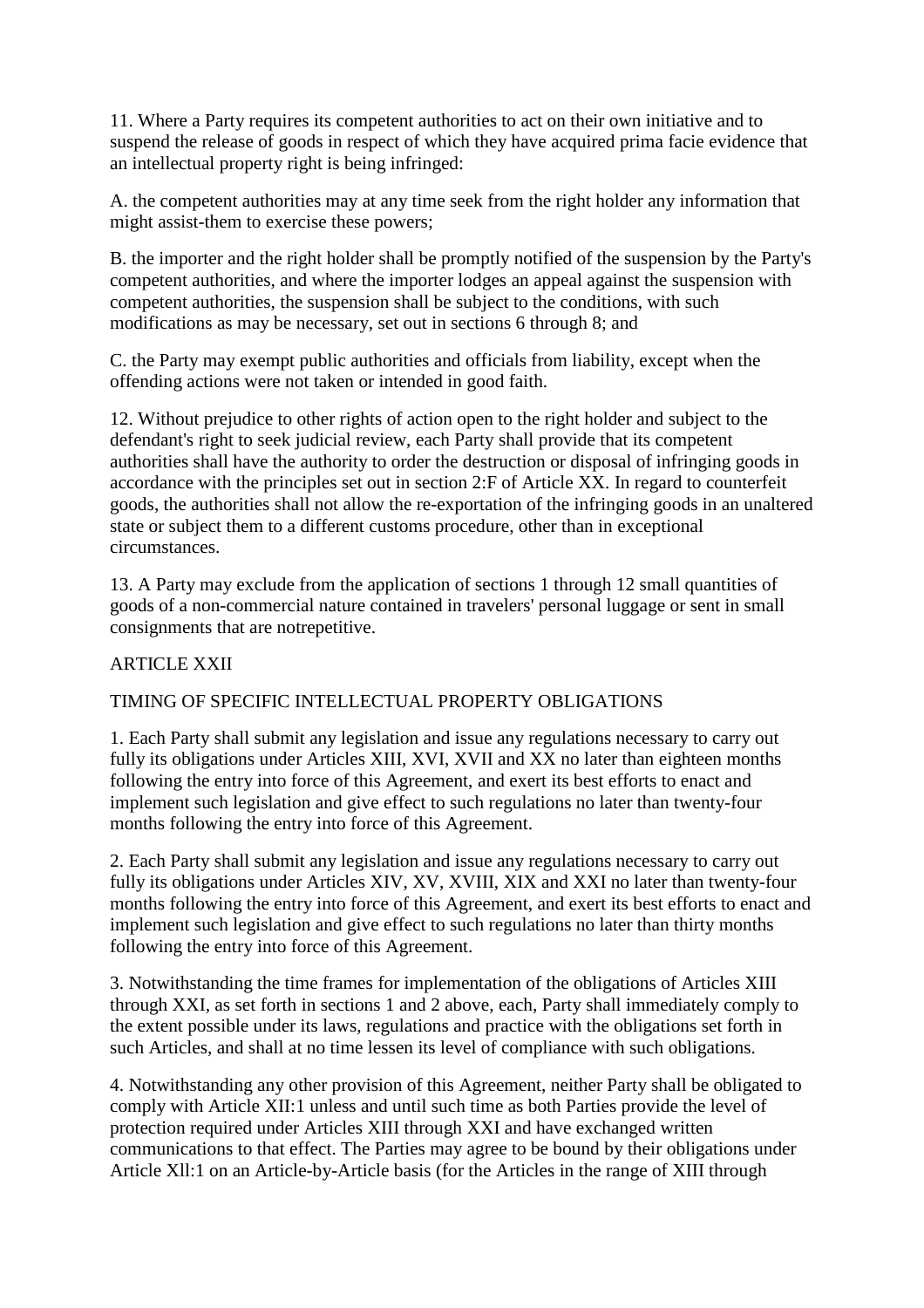XXI), as long as the communications referred to in this section have been exchanged for such individual Articles.

CHAPTER III

GENERAL ARTICLES

ARTICLE XXIII

**DEFINITIONS** 

1. As used in Chapter I of this Agreement, the term set forth below shall have the following meaning:

A. "company," means any kind of:

(1) corporation,

(2) company,

(3) association,

(4) partnership,

(5) sole proprietorship,

(6) joint venture, or

(7) other organization

whether or not organized for pecuniary gain, or privately or governmentally owned or controlled, and legally constituted under the laws and regulations of a Party or a political subdivision thereof;

B. "national," means a natural person who is a national of a Party under its applicable law.

2. As used in Chapter II of this Agreement, the terms below shall have the following meaning:

A. "a manner contrary to honest commercial practice" is understood to encompass, inter alia practices such as theft, bribery, knowing breach or inducement to breach of contract or confidence, electronic and other forms of commercial espionage, and includes the acquisition, disclosure or use of trade secrets by third parties who knew, or had reasonable grounds to know, that such practices were involved in the acquisition.

B. In respect of the relevant intellectual property rights, a "national" of a Party shall be understood as a natural or legal person that would meet the criteria for eligibility for protection provided for in the Paris Convention, the Berne Convention (1971), the Geneva Convention and the Treaty on Intellectual Property in Respect of Integrated Circuits, as if both were Parties to those conventions.

C. "Right Holder" means the right holder himself, any other natural or legal person authorized by him who is an exclusive licensee of the right, or other authorized persons, including federations and associations, having legal standing under domestic law to assert such rights.

D. "Integrated circuit" shall mean a product in which the elements are integrally formed in or on a piece of material which is intended to perform an electronic function.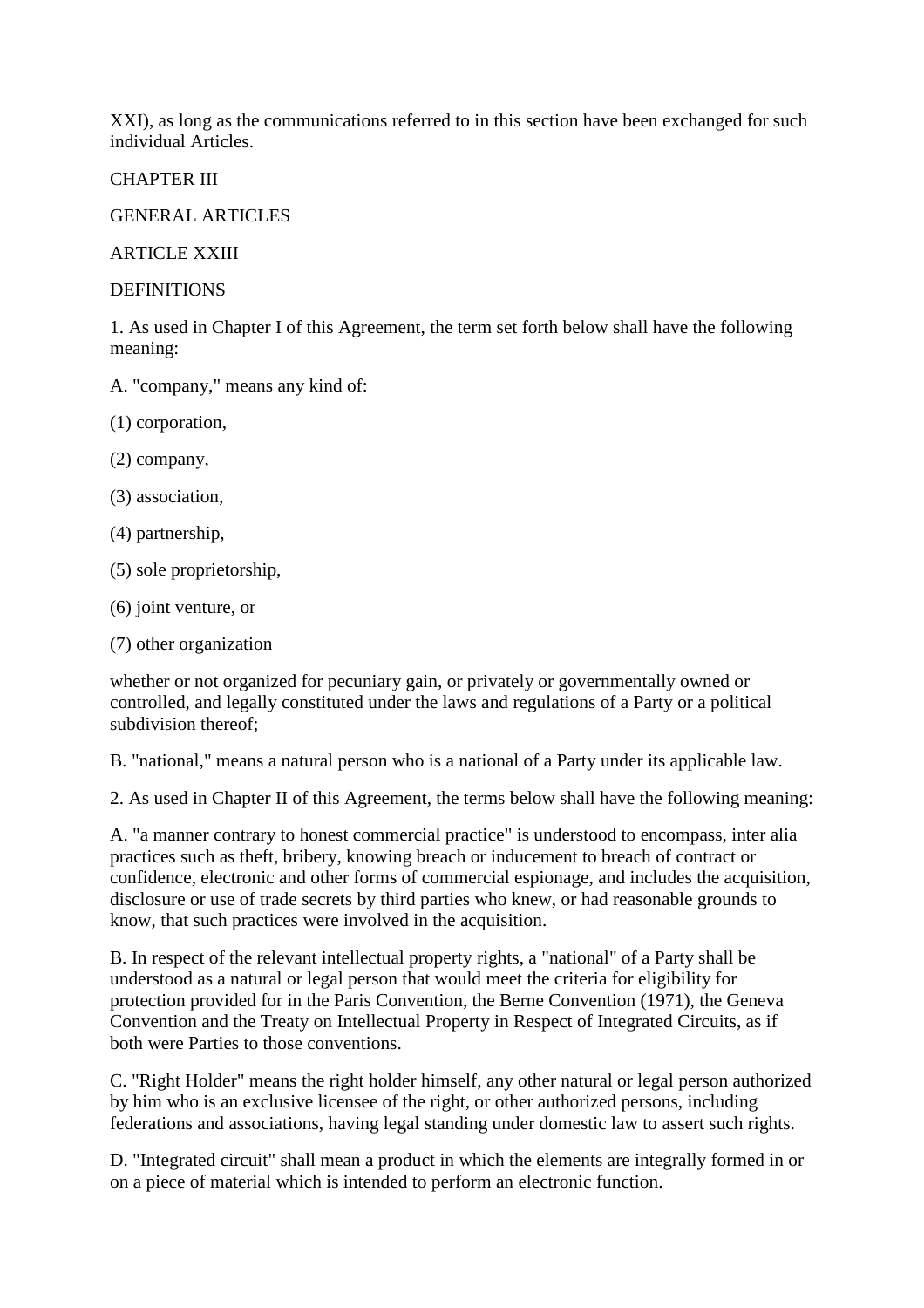E. "Encrypted program-carrying satellite signal" means a program-carrying satellite signal that is transmitted in a form whereby the aural or visual characteristics, or both, are modified or altered for the purpose of preventing the unauthorized reception of a program carried in that signal by persons without the authorized equipment that is designed to eliminate the effects of such modification or alteration;

F. With respect to the right in Chapter II, Article III, sections 2 and. 8, to authorize or prohibit the communication of a work to the public, the term "communication to the public" shall include:

(1) communicating a work in a place open to the public or at any place where a substantial number of persons outside of a normal circle of a family and its social acquaintances is gathered; or

(2) communicating or transmitting a work, a performance, or a display of a work, in any form, or by means of any device or process to a place specified in section 2 (A) above or to the public, regardless of whether the members of the public capable of receiving such communications can receive them in the same place or separate places and at the same time or at different times.

G. "Intellectual property rights" refer to copyright and related rights, trademark rights, patent rights, rights in layout designs of semiconductor integrated circuits, rights in encrypted satellite signals, trade secret rights, and plant breeders rights.

H. "Confidential information" includes trade secrets, privileged information and other undisclosed information that has not become subject to an unrestricted public disclosure under the Party's domestic law.

I. "Lawful distributor" of an encrypted satellite signal means the person or legal entity holding the right to authorize the transmission of the program-carrying satellite signal to the general public or any section thereof in the territory of the Party.

J. "Person" means a national or a company (as defined in Article XXIII, section 1 (A) of this Agreement) of a Party.

K. "Public" includes, with respect to rights of communication and performance of works provided for under Articles 11, 11bis (l) and 14(l)(ii) of the Berne Convention, with respect to dramatic, dramatico-musical, musical and cinematographic works, at least, any aggregation of individuals intended to be the object of, and capable of perceiving, communications or performances of works, regardless of whether they can do so at the same or different times or in the same or different places, provided that such. an aggregation is larger than a family and its immediate circle of acquaintances or is not a group comprising a limited number of individuals having similarly close ties that has not been formed for the principal purpose of receiving such performances and communications of works.

### **ARTICLE XXIV**

### NATIONAL SECURITY

Nothing in this Agreement shall be construed:

1. to require either Party to furnish or allow access to any information the disclosure of which it determines to be contrary to essential security interests; or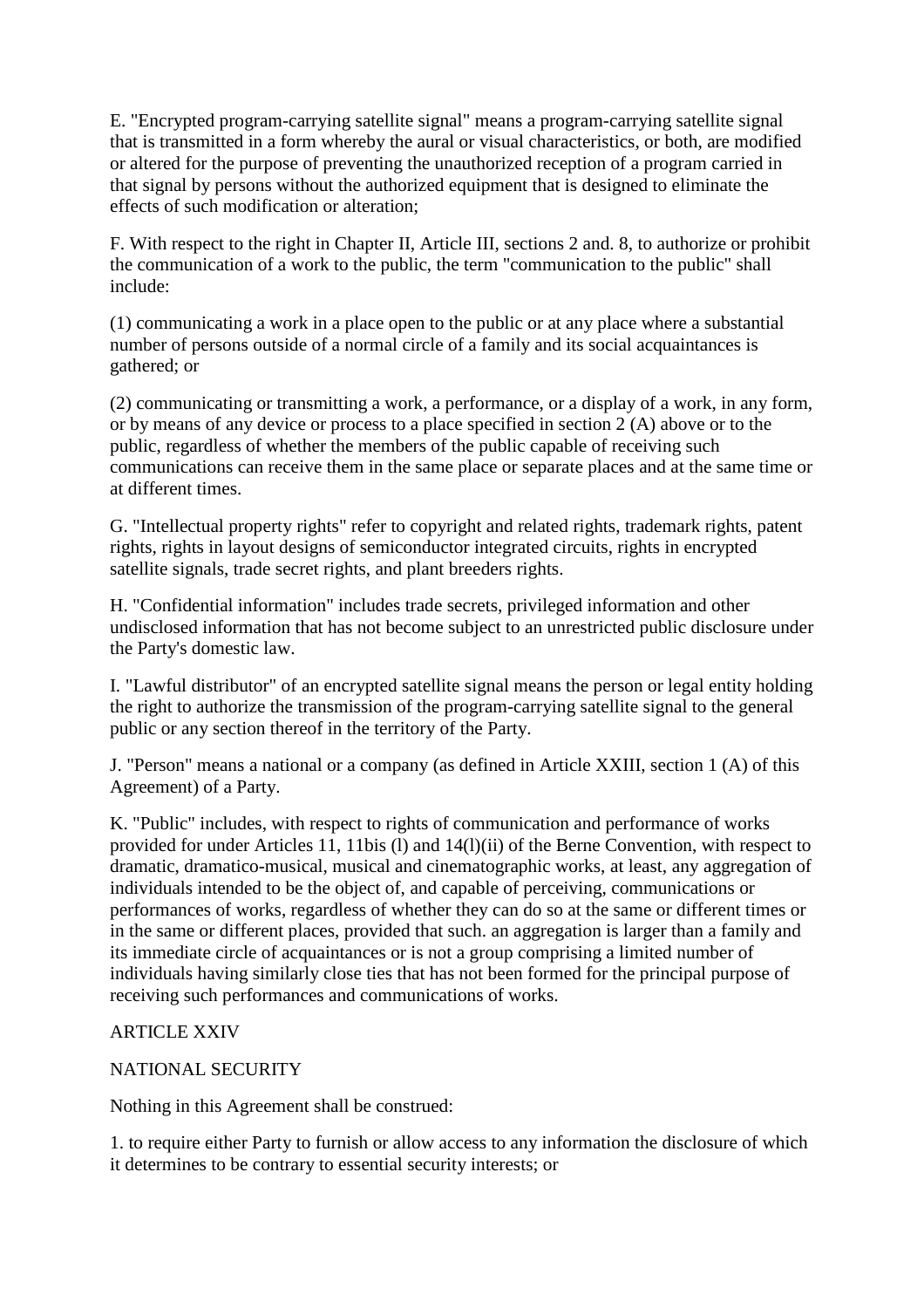2. to prevent either Party from taking any action which it considers necessary for the protection of its essential security interests:

A. relating to the implementation of national policies or international agreements respecting the non-proliferation of nuclear weapon or other nuclear explosive devices;

B. relating to the traffic in arms, ammunition, and implements of war and to such traffic in other goods, services, materials and technology undertaken as is carried on directly or indirectly for the purpose of supplying a military establishment;

C. taken in time of war or other emergency in international relations; or

3. to prevent either Party from taking any action in pursuit of its obligations under the United Nations Charter for the maintenance of international peace and security.

### ARTICLE XXV

#### GENERAL EXCEPTIONS

1. Subject to the requirement that such measures are not applied in a manner which would constitute a means of arbitrary or unjustifiable discrimination between countries where the same conditions prevail, or a disguised restriction on international trade, nothing in this Agreement shall be construed to prohibit the adoption or enforcement by a Party of measures:

a) necessary to secure compliance with laws or regulations not inconsistent with the provisions of this Agreement, including measures related to the protection of intellectual property rights and the prevention of deceptive practices, or

b) referred to in Article XX of the General Agreement on Tariffs and Trade (GATT).

2. Each Party reserves the right to deny any company the advantages of this Agreement if nationals of any third country control such a company and, in the case of a company of the other Party, that company has no substantial business activities in the territory of the other Party or is controlled by nationals of a third country with which the denying country does not maintain normal economic relations.

3. Nothing in this Agreement limits the application of any existing or future agreement between the Parties on trade in textiles and textile products.

### ARTICLE XXVI

#### **CONSULTATIONS**

The Parties agree to consult promptly through appropriate channels at the request of either Party to discuss any matter concerning the interpretation or implementation of this Agreement and other relevant aspects of the relations between the Parties.

#### ARTICLE XXV

#### ENTRY INTO FORCE, DURATION, SUSPENSION AND TERMINATION

1. This Agreement shall enter into force on the date of exchange of written notices of acceptance by the two Governments and shall remain in force for a period of ten years and shall continue thereafter unless terminated in accordance with paragraph 2 of this Article.